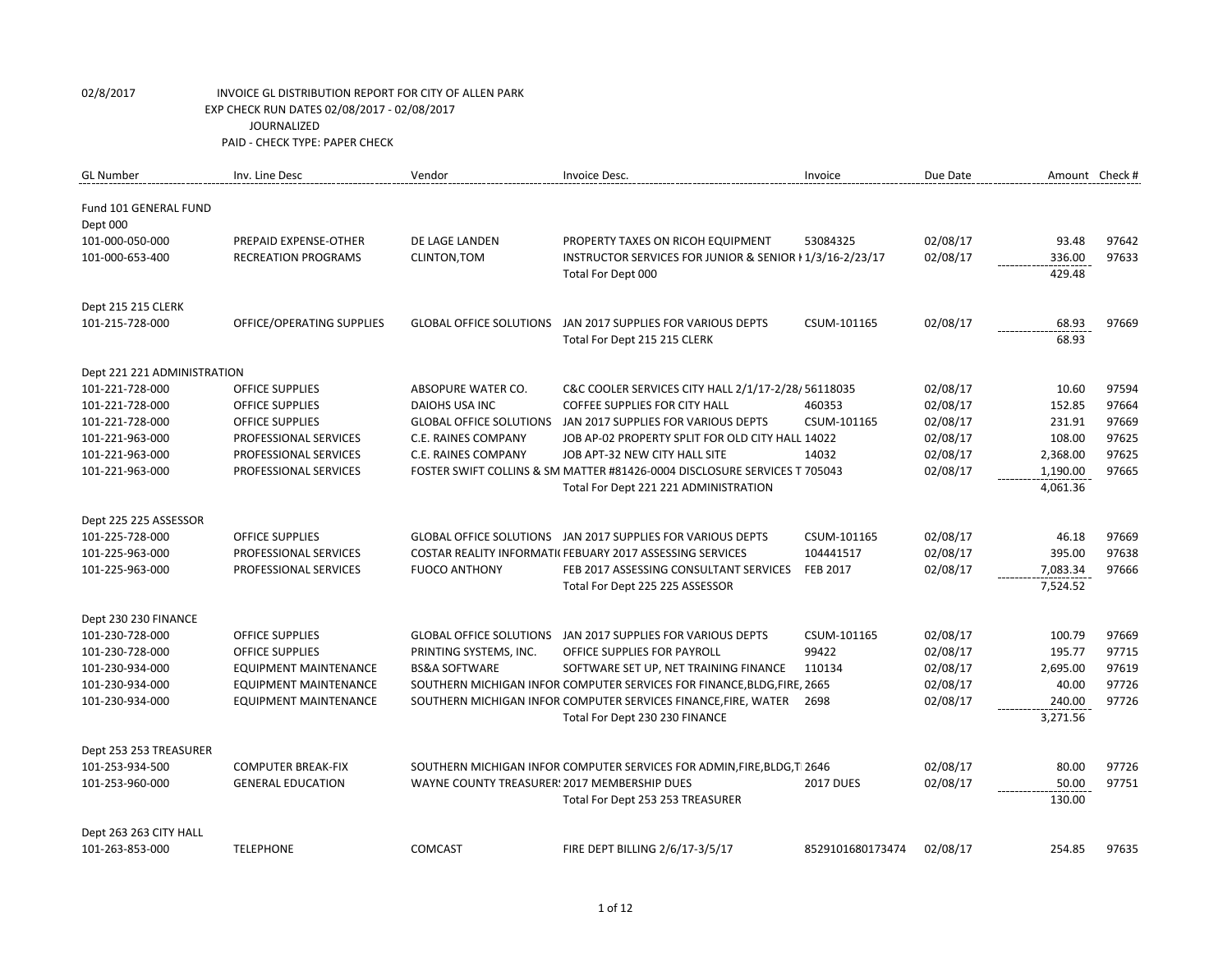| <b>GL Number</b>               | Inv. Line Desc                                     | Vendor                                          | Invoice Desc.                                                                   | Invoice          | Due Date |           | Amount Check # |
|--------------------------------|----------------------------------------------------|-------------------------------------------------|---------------------------------------------------------------------------------|------------------|----------|-----------|----------------|
| 101-263-931-000                | <b>BUILDING MAINTENANCE</b>                        |                                                 | TOSHIBA FINANCIAL SERVICE! PRINTER SERVICES FOR CITY HALL 1/16/17-2/1(322606872 |                  | 02/08/17 | 318.64    | 97734          |
| 101-263-931-000                | <b>BUILDING MAINTENANCE</b>                        | <b>VETERANS CLEANING</b>                        | SUPPLIES AND CLEANING SERVICES FOR CITY H. 17-1005                              |                  | 02/08/17 | 1,759.85  | 97742          |
| 101-263-934-500                | <b>COMPUTER BREAK-FIX</b>                          |                                                 | SOUTHERN MICHIGAN INFOR VARIOUS COMPUTER SERVICES FOR ADMINISTI 2628            |                  | 02/08/17 | 1,360.00  | 97726          |
| 101-263-934-500                | <b>COMPUTER BREAK-FIX</b>                          |                                                 | SOUTHERN MICHIGAN INFOR COMPUTER SERVICES FOR ADMIN, FIRE, BLDG, T 2646         |                  | 02/08/17 | 280.00    | 97726          |
| 101-263-934-500                | <b>COMPUTER BREAK-FIX</b>                          |                                                 | SOUTHERN MICHIGAN INFOR COMPUTER SERVICES FOR FINANCE, BLDG, FIRE, 2665         |                  | 02/08/17 | 2,500.00  | 97726          |
| 101-263-934-500                | <b>COMPUTER BREAK-FIX</b>                          |                                                 | SOUTHERN MICHIGAN INFOR COMPUTER SERVICES ADMIN & WATER DEPT 2681               |                  | 02/08/17 | 440.00    | 97726          |
| 101-263-934-500                | <b>COMPUTER BREAK-FIX</b>                          |                                                 | SOUTHERN MICHIGAN INFOR COMPUTER SERVICES FINANCE, FIRE, WATER                  | 2698             | 02/08/17 | 680.00    | 97726          |
| 101-263-934-500                | <b>COMPUTER BREAK-FIX</b>                          |                                                 | SOUTHERN MICHIGAN INFOR COMPUTER SERVICES WATER, CITY HALL & FIRE 2710          |                  | 02/08/17 | 640.00    | 97726          |
| 101-263-985-000                | CAPITAL OUTLAY-COMMON AREA ALLEN PARK EQUITIES LLC |                                                 | FEB 2017 RENTAL PAYMENT, DEC ELEC PMT                                           | CE1059FEB        | 02/08/17 | 24,772.15 | 97602          |
|                                |                                                    |                                                 | Total For Dept 263 263 CITY HALL                                                |                  |          | 33,005.49 |                |
| Dept 305 305 POLICE DEPARTMENT |                                                    |                                                 |                                                                                 |                  |          |           |                |
| 101-305-728-000                | <b>OFFICE SUPPLIES</b>                             |                                                 | GLOBAL OFFICE SOLUTIONS JAN 2017 SUPPLIES FOR VARIOUS DEPTS                     | CSUM-101165      | 02/08/17 | 308.06    | 97669          |
| 101-305-729-000                | K-9 SUPPLIES                                       | PET SUPPLIES PLUS                               | <b>K-9 SUPPLIES</b>                                                             | 26084            | 02/08/17 | 55.09     | 97712          |
| 101-305-729-000                | K-9 SUPPLIES                                       | PET SUPPLIES PLUS                               | <b>K-9 SUPPLIES</b>                                                             | 26097            | 02/08/17 | 59.13     | 97712          |
| 101-305-757-000                | <b>OPERATING SUPPLIES</b>                          |                                                 | NAKAGAWA MANUFACTURIN PRINTRE TAPE FOR POLICE VEHICLES                          | INV0042019       | 02/08/17 | 481.00    | 97703          |
| 101-305-761-000                | PRISONER BOARD                                     | <b>STATE OF MICHIGAN</b>                        | LIVE SCAN POLICE DEPT                                                           | 551-479773       | 02/08/17 | 84.00     | 97615          |
| 101-305-761-000                | PRISONER BOARD                                     |                                                 | MIDWEST MEDICAL CENTER PRISONER BLOOD ALCOHOL TEST                              | 96764            | 02/08/17 | 50.00     | 97698          |
| 101-305-761-000                | PRISONER BOARD                                     |                                                 | MIDWEST MEDICAL CENTER PRISONER BLOOD ALCOHOL TEST                              | 95064            | 02/08/17 | 25.00     | 97698          |
| 101-305-801-000                | <b>ANIMAL CONTROL</b>                              | <b>CITY OF WYANDOTTE</b>                        | ANIMAL CONTROL SERVICES 10/1/16-12/31/16 ANIMAL CONTROL                         |                  | 02/08/17 | 14,988.49 | 97632          |
| 101-305-805-000                | <b>VEHICLE TOWING</b>                              | <b>CITY TOWING</b>                              | 72 VEH TOWED AND 11 PERSONAL PROPERTY 1/1/17-1/15/17                            |                  | 02/08/17 | 7,370.00  | 97630          |
| 101-305-805-000                | <b>VEHICLE TOWING</b>                              | <b>CITY TOWING</b>                              | 78 VEH TOWED BY POLICE, 15 PERSONAL PROPI 1/16/17-1/31/17                       |                  | 02/08/17 | 7,705.00  | 97630          |
| 101-305-807-000                | <b>CENTRAL DISPATCH</b>                            | <b>CITY OF WYANDOTTE</b>                        | CENTROL DISPATCH SERVICES 10/1/16-12/31/1 DISPATCH                              |                  | 02/08/17 | 40,968.69 | 97632          |
| 101-305-853-000                | <b>TELEPHONE</b>                                   | <b>COMCAST</b>                                  | POLICE SERVICES 2/5/17-3/4/17                                                   | 8529101680173581 | 02/08/17 | 167.92    | 97634          |
| 101-305-853-000                | <b>TELEPHONE</b>                                   | <b>VERIZON WIRELESS</b>                         | POLICE SERVICE 12/11/16-1/10/17                                                 | 9778531302       | 02/08/17 | 722.21    | 97740          |
| 101-305-931-000                | <b>BUILDING MAINTENANCE</b>                        | ADVANTAGE PEST CONTROL SERVICES POLICE DEPT     |                                                                                 | <b>DEC 2016</b>  | 02/08/17 | 300.00    | 97599          |
| 101-305-931-000                | <b>BUILDING MAINTENANCE</b>                        | <b>CINTAS CORP.</b>                             | POLICE UNIFORM SERVICES 12/1/16-12/31/16 721-16861DEC                           |                  | 02/08/17 | 65.30     | 97628          |
| 101-305-934-500                | <b>COMPUTER BREAK-FIX</b>                          |                                                 | SOUTHERN MICHIGAN INFOR COMPUTER SERVICES FOR POLICE                            | 2713             | 02/08/17 | 760.00    | 97726          |
| 101-305-939-000                | <b>VEHICLE MAINTENANCE</b>                         | INTERSTATE BATTERY OF SE IN SUPPLIES FOR POLICE |                                                                                 | 69006154         | 02/08/17 | 386.54    | 97677          |
| 101-305-960-000                | <b>EDUCATION &amp; TRAINING</b>                    | <b>NASRO</b>                                    | EDUCATIONAL SEMINAR FOR OFFICER MADRIG 19878MI                                  |                  | 02/08/17 | 420.00    | 97704          |
| 101-305-961-000                | POL. TRAIN-ACT 302 ST. GRANT                       |                                                 | TACTICAL ENCOUNTER INC TACTICAL CASUALTY CLASS FOR POLICE OFFICE 214            |                  | 02/08/17 | 250.00    | 97696          |
| 101-305-961-000                | POL. TRAIN-ACT 302 ST. GRANT                       |                                                 | WAYNE STATE UNIV SCHOOL EDUCATIONAL SENINAR FOR SERGEANT GRANI SEMINAR          |                  | 02/08/17 | 495.00    | 97744          |
| 101-305-961-000                | POL. TRAIN-ACT 302 ST. GRANT                       |                                                 | WAYNE STATE UNIV SCHOOL EDUCATIONAL SENIAR FOR OFFICER DEBBERTIJ SEMINAR        |                  | 02/08/17 | 495.00    | 97744          |
| 101-305-961-000                | <b>MARSHALL &amp; VITALE</b>                       |                                                 | OAKLAND COMMUNITY COLL SPEED MEASUREMENT OPERATOR CLASS                         | 104452           | 02/08/17 | 500.00    | 97757          |
|                                |                                                    |                                                 | Total For Dept 305 305 POLICE DEPARTMENT                                        |                  |          | 76,656.43 |                |
| Dept 340 340 FIRE DEPARTMENT   |                                                    |                                                 |                                                                                 |                  |          |           |                |
| 101-340-728-000                | OFFICE SUPPLIES                                    |                                                 | GLOBAL OFFICE SOLUTIONS JAN 2017 SUPPLIES FOR VARIOUS DEPTS                     | CSUM-101165      | 02/08/17 | 469.16    | 97669          |
| 101-340-757-000                | <b>OPERATING SUPPLIES</b>                          | LOWE'S                                          | JAN 2017 PURCHASES FROM VARIOUS DEPTS                                           | 99006314951JAN   | 02/08/17 | 186.04    | 97686          |
| 101-340-757-000                | <b>OPERATING SUPPLIES</b>                          |                                                 | NETWORK SERVICES COMPAI OPERATING SUPPLIES FIRE DEPT                            | 6427860-00       | 02/08/17 | 135.72    | 97705          |

101-340-757-500 RESCUE SUPPLIES BAKER'S GAS & WELDING SUPPLY CYLINDER RENTAL FIRE DEPT 09157933 02/08/17 60.06 97611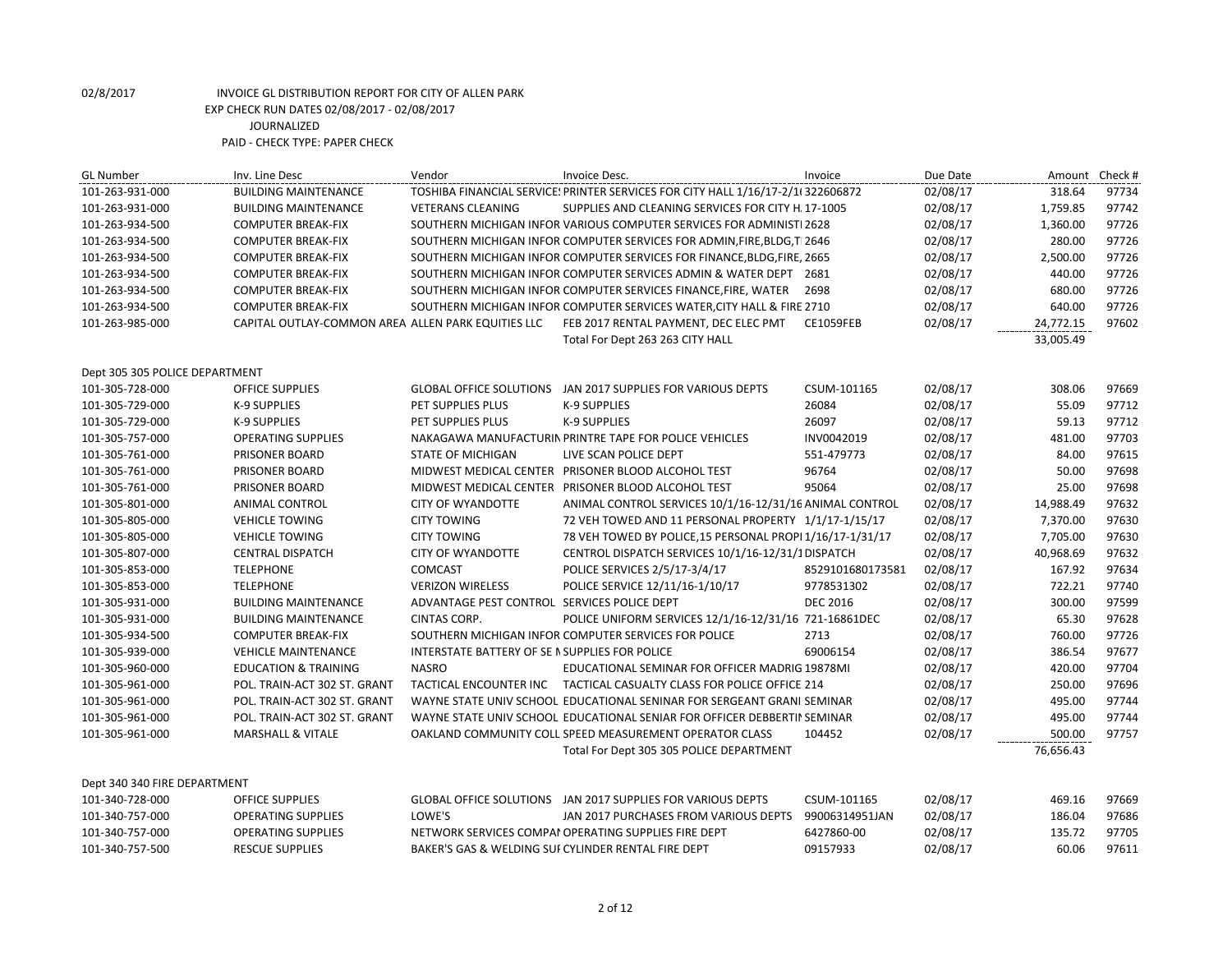| <b>GL Number</b>                          | Inv. Line Desc                  | Vendor                                               | Invoice Desc.                                                           | Invoice         | Due Date |           | Amount Check # |
|-------------------------------------------|---------------------------------|------------------------------------------------------|-------------------------------------------------------------------------|-----------------|----------|-----------|----------------|
| 101-340-757-500                           | <b>RESCUE SUPPLIES</b>          | J & B MEDICAL SUPPLY, INC. RESCUE SUPPLIES FIRE DEPT |                                                                         | 3391388         | 02/08/17 | 963.75    | 97678          |
| 101-340-757-500                           | <b>RESCUE SUPPLIES</b>          | J & B MEDICAL SUPPLY, INC. RESCUE SUPPLIES FIRE DEPT |                                                                         | 3377533         | 02/08/17 | 157.38    | 97678          |
| 101-340-757-500                           | <b>RESCUE SUPPLIES</b>          | J & B MEDICAL SUPPLY, INC. RESCUE SUPPLIES           |                                                                         | 3414562         | 02/08/17 | 21.92     | 97678          |
| 101-340-757-500                           | <b>RESCUE SUPPLIES</b>          | J & B MEDICAL SUPPLY, INC. RESCUE SUPPLIES           |                                                                         | 3410037         | 02/08/17 | 7.45      | 97678          |
| 101-340-757-500                           | <b>RESCUE SUPPLIES</b>          | PHYSIO CONTROL, INC                                  | <b>RESCUE SUPPLIES</b>                                                  | 116172381       | 02/08/17 | 491.50    | 97713          |
| 101-340-768-000                           | <b>UNIFORMS</b>                 | <b>DETROIT SHIELDS</b>                               | FIRE HELMET SHIELDS                                                     | 1251701         | 02/08/17 | 440.00    | 97645          |
| 101-340-805-000                           | AMBULANCE BILLING               |                                                      | BLUE CROSS BLUE SHIELD OF REFUND ON AMBULANCE BILLING                   | 16-2800         | 02/08/17 | 89.54     | 97614          |
| 101-340-853-000                           | <b>TELEPHONE</b>                | <b>VERIZON WIRELESS</b>                              | SERVICES FIRE DEPT 12/11/16-1/10/17                                     | 9778456693      | 02/08/17 | 69.59     | 97739          |
| 101-340-920-000                           | UTILITIES- FIRE DEPT            | <b>DTE ENERGY</b>                                    | SERVICES 1/5/17-2/3/17                                                  | 02082017        | 02/08/17 | 1,870.93  | 97656          |
| 101-340-931-000                           | <b>BUILDING MAINTENANCE</b>     | GREAT LAKES ACE HARDWAR SUPPLIES FOR FIRE DEPT       |                                                                         | 1706/416        | 02/08/17 | 11.90     | 97595          |
| 101-340-931-000                           | <b>BUILDING MAINTENANCE</b>     | GREAT LAKES ACE HARDWAR SUPPLIES FOR FIRE DEPT       |                                                                         | 1698/416        | 02/08/17 | 40.10     | 97595          |
| 101-340-931-000                           | <b>BUILDING MAINTENANCE</b>     | <b>GLENDALE AUTO VALUE</b>                           | PARTS FOR FIRE DEPT                                                     | 359-116344      | 02/08/17 | 100.73    | 97667          |
| 101-340-931-000                           | <b>BUILDING MAINTENANCE</b>     | <b>GLENDALE AUTO VALUE</b>                           | PARTS FOR FIRE DEPT                                                     | 359-116345      | 02/08/17 | 11.49     | 97667          |
| 101-340-931-000                           | <b>BUILDING MAINTENANCE</b>     | LOWE'S                                               | JAN 2017 PURCHASES FROM VARIOUS DEPTS                                   | 99006314951JAN  | 02/08/17 | 512.63    | 97686          |
| 101-340-934-000                           | <b>EQUIPMENT MAINTENANCE</b>    |                                                      | CONSOLIDATED FLEET SERVIC ANNUAL INSPECTIONS OF GROUND LADDERS          | 2017EE0008      | 02/08/17 | 325.50    | 97636          |
| 101-340-934-000                           | <b>EQUIPMENT MAINTENANCE</b>    | DOUGLASS SAFETY SYSTEMS EQUIPMENT MNT                |                                                                         | 39769           | 02/08/17 | 213.70    | 97652          |
| 101-340-934-000                           | <b>EQUIPMENT MAINTENANCE</b>    | <b>GRAINGER</b>                                      | <b>OFFICE FURNITURE</b>                                                 | 9338478655      | 02/08/17 | 110.00    | 97671          |
| 101-340-934-500                           | <b>COMPUTER BREAK-FIX</b>       |                                                      | SOUTHERN MICHIGAN INFOR COMPUTER SERVICES FOR ADMIN, FIRE, BLDG, T 2646 |                 | 02/08/17 | 480.00    | 97726          |
| 101-340-934-500                           | <b>COMPUTER BREAK-FIX</b>       |                                                      | SOUTHERN MICHIGAN INFOR COMPUTER SERVICES FOR FINANCE, BLDG, FIRE, 2665 |                 | 02/08/17 | 480.00    | 97726          |
| 101-340-934-500                           | <b>COMPUTER BREAK-FIX</b>       |                                                      | SOUTHERN MICHIGAN INFOR COMPUTER SERVICES FINANCE, FIRE, WATER 2698     |                 | 02/08/17 | 740.00    | 97726          |
| 101-340-934-500                           | <b>COMPUTER BREAK-FIX</b>       |                                                      | SOUTHERN MICHIGAN INFOR COMPUTER SERVICES WATER, CITY HALL & FIRE 2710  |                 | 02/08/17 | 320.00    | 97726          |
| 101-340-939-000                           | <b>VEHICLE MAINTENANCE</b>      |                                                      | BAKER'S GAS & WELDING SUI SUPPLIES FOR VARIOUS DEPTS                    | 01423280        | 02/08/17 | 23.02     | 97611          |
| 101-340-939-000                           | <b>VEHICLE MAINTENANCE</b>      | BAKER'S GAS & WELDING SUI CYLINDER RENTAL            |                                                                         | 09150078        | 02/08/17 | 19.45     | 97611          |
| 101-340-939-000                           | <b>VEHICLE MAINTENANCE</b>      | BAKER'S GAS & WELDING SUI SUPPLIES                   |                                                                         | 09148481        | 02/08/17 | 19.45     | 97611          |
| 101-340-939-000                           | <b>VEHICLE MAINTENANCE</b>      | <b>GLENDALE AUTO VALUE</b>                           | <b>SUPPLIES</b>                                                         | 359-113599      | 02/08/17 | 13.47     | 97667          |
| 101-340-939-000                           | <b>VEHICLE MAINTENANCE</b>      | <b>HALT FIRE</b>                                     | VEHICLE MNT FIRE DEPT                                                   | S0072768        | 02/08/17 | 423.00    | 97674          |
| 101-340-939-000                           | <b>VEHICLE MAINTENANCE</b>      | <b>HALT FIRE</b>                                     | <b>VEHICLE MNT FOR FIRE DEPT</b>                                        | 439616          | 02/08/17 | 37.30     | 97674          |
| 101-340-939-000                           | <b>VEHICLE MAINTENANCE</b>      | LOWE'S                                               | JAN 2017 PURCHASES FROM VARIOUS DEPTS                                   | 99006314951JAN  | 02/08/17 | 66.71     | 97686          |
| 101-340-939-000                           | <b>VEHICLE MAINTENANCE</b>      | WINDER POLICE EQUIPMENT SUPPLIES                     |                                                                         | 20162909        | 02/08/17 | 166.64    | 97753          |
| 101-340-958-000                           | <b>MEMBERSHIP &amp; DUES</b>    | <b>MDFIS</b>                                         | 2017 MEMBERSHIP FOR CHIEF LAFOND                                        | 2017 MEMBERSHIP | 02/08/17 | 20.00     | 97689          |
| 101-340-958-000                           | <b>MEMBERSHIP &amp; DUES</b>    | <b>NFPA</b>                                          | MEMBERSHIP RENEWAL CHIEF LAFOND 4/30/1 2704263                          |                 | 02/08/17 | 175.00    | 97706          |
| 101-340-960-000                           | <b>EDUCATION &amp; TRAINING</b> | CANN, ED                                             | <b>EXPENSES FOR EDUCATION</b>                                           | REIMBURSEMENT   | 02/08/17 | 30.00     | 97623          |
| 101-340-985-000                           | CAPITAL OUTLAY                  | C.E. RAINES COMPANY                                  | JOB AP-31 FIRE STATION PARKING LOT                                      | 14031           | 02/08/17 | 100.00    | 97625          |
| 101-340-985-000                           | <b>CAPITAL OUTLAY</b>           | <b>GRAINGER</b>                                      | <b>OFFICE FURNITURE</b>                                                 | 9339002405      | 02/08/17 | 980.00    | 97671          |
|                                           |                                 |                                                      | Total For Dept 340 340 FIRE DEPARTMENT                                  |                 |          | 10,383.13 |                |
| Dept 445 445 DEPARTMENT OF PUBLIC SERVICE |                                 |                                                      |                                                                         |                 |          |           |                |
| 101-445-728-000                           | <b>OFFICE SUPPLIES</b>          |                                                      | GLOBAL OFFICE SOLUTIONS JAN 2017 SUPPLIES FOR VARIOUS DEPTS             | CSUM-101165     | 02/08/17 | 186.68    | 97669          |
| 101-445-757-000                           | <b>OPERATING SUPPLIES</b>       | <b>GREAT LAKES ACE HARDWAR SUPPLIES</b>              |                                                                         | 1679/416        | 02/08/17 | 47.75     | 97595          |
| 101-445-757-000                           | <b>OPERATING SUPPLIES</b>       | <b>GREAT LAKES ACE HARDWAR SUPPLIES</b>              |                                                                         | 1673/416        | 02/08/17 | 19.98     | 97595          |
| 101-445-757-000                           | <b>OPERATING SUPPLIES</b>       | <b>GLENDALE AUTO VALUE</b>                           | <b>PARTS</b>                                                            | 359-117817      | 02/08/17 | 100.00    | 97667          |
|                                           |                                 |                                                      |                                                                         |                 |          |           |                |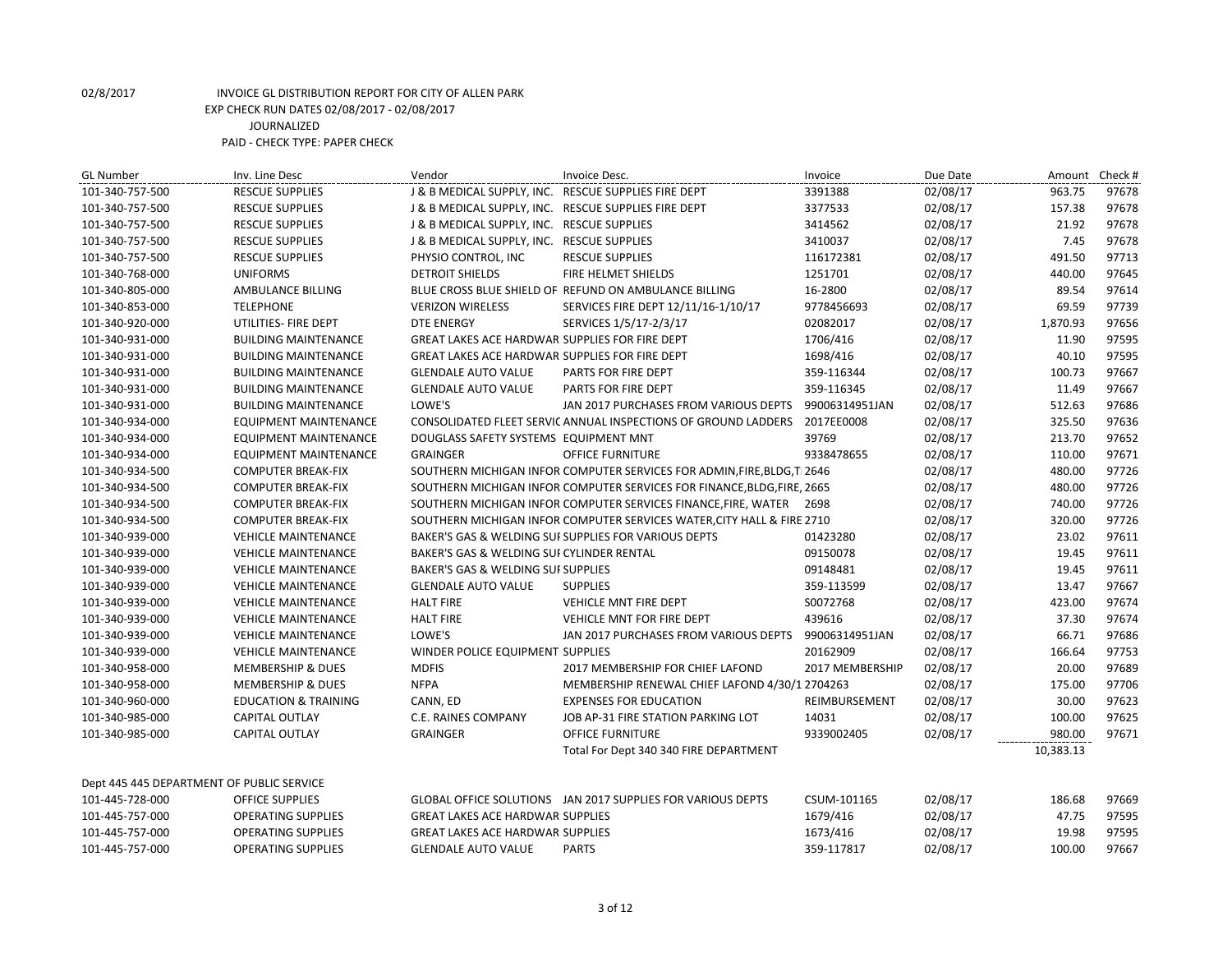| <b>GL Number</b>         | Inv. Line Desc                            | Vendor                                            | Invoice Desc.                                                                    | Invoice        | Due Date | Amount Check # |       |
|--------------------------|-------------------------------------------|---------------------------------------------------|----------------------------------------------------------------------------------|----------------|----------|----------------|-------|
| 101-445-757-000          | <b>OPERATING SUPPLIES</b>                 | <b>GLENDALE AUTO VALUE</b>                        | <b>PARTS</b>                                                                     | 359-117939     | 02/08/17 | 289.99         | 97667 |
| 101-445-768-000          | <b>UNIFORMS</b>                           | CINTAS CORP.                                      | UNIFORM SERVICES FOR GARAGE 12/1/16-12/: 721-16831DEC                            |                | 02/08/17 | 218.04         | 97628 |
| 101-445-768-000          | <b>UNIFORMS</b>                           | <b>CINTAS CORP.</b>                               | PUBLIC SERVICE UNIFORM SERVICE 12/1/16-12 721-16811DEC                           |                | 02/08/17 | 317.68         | 97628 |
| 101-445-920-000          | UTILITIES- CITY OF AP SIGN                | <b>DTE ENERGY</b>                                 | SERVICES 1/5/17-2/3/17                                                           | 02082017       | 02/08/17 | 795.96         | 97656 |
| 101-445-926-000          | STREET LIGHTING ECORSE LIGHT P DTE ENERGY |                                                   | SERVICES 1/5/17-2/3/17                                                           | 02082017       | 02/08/17 | 138.64         | 97656 |
| 101-445-926-000          | STREET LIGHTING-15702 GARFIELI DTE ENERGY |                                                   | SERVICES 12/6/16-1/6/17                                                          | 02082017       | 02/08/17 | 1,651.33       | 97658 |
| 101-445-931-000          | <b>BUILDING MAINTENANCE</b>               | A & B LOCKSMITH                                   | <b>SUPPLIES FOR DPS</b>                                                          | 81625          | 02/08/17 | 93.00          | 97593 |
| 101-445-931-000          | <b>BUILDING MAINTENANCE</b>               | <b>LAROY DOOR</b>                                 | SERVICES CALL ON REPAIRS AT DPS DEPT                                             | 48474          | 02/08/17 | 294.00         | 97684 |
| 101-445-931-000          | <b>BUILDING MAINTENANCE</b>               | LOWE'S                                            | JAN 2017 PURCHASES FROM VARIOUS DEPTS                                            | 99006314951JAN | 02/08/17 | 89.01          | 97686 |
| 101-445-931-000          | <b>BUILDING MAINTENANCE</b>               | PRINCIPAL PLUMBING                                | SERVICES IN DPW BLDG                                                             | 12/13/16       | 02/08/17 | 120.00         | 97714 |
| 101-445-939-000          | <b>VEHICLE MAINTENANCE</b>                | ACME BOLT & NUT CO., INC. PARTS                   |                                                                                  | 64680          | 02/08/17 | 60.20          | 97597 |
| 101-445-939-000          | <b>VEHICLE MAINTENANCE</b>                |                                                   | BAKER'S GAS & WELDING SUI SUPPLIES FOR VARIOUS DEPTS                             | 01423280       | 02/08/17 | 23.02          | 97611 |
| 101-445-939-000          | <b>VEHICLE MAINTENANCE</b>                | BAKER'S GAS & WELDING SUI CYLINDER RENTAL         |                                                                                  | 09150078       | 02/08/17 | 19.45          | 97611 |
| 101-445-939-000          | <b>VEHICLE MAINTENANCE</b>                | BAKER'S GAS & WELDING SUI SUPPLIES                |                                                                                  | 09148481       | 02/08/17 | 19.45          | 97611 |
| 101-445-939-000          | <b>VEHICLE MAINTENANCE</b>                | CERTIFIED ALIGNMENT & SUS PARTS FOR 5012          |                                                                                  | W 50408        | 02/08/17 | 1,446.82       | 97627 |
| 101-445-939-000          | <b>VEHICLE MAINTENANCE</b>                | <b>GLENDALE AUTO VALUE</b>                        | <b>SUPPLIES</b>                                                                  | 359-117859     | 02/08/17 | 74.69          | 97667 |
| 101-445-939-000          | <b>VEHICLE MAINTENANCE</b>                | <b>GLENDALE AUTO VALUE</b>                        | <b>PARTS RETURNED</b>                                                            | CM359-116368   | 02/08/17 | (11.49)        | 97667 |
| 101-445-958-000          | <b>MEMBERSHIP &amp; DUES</b>              |                                                   | AMERICAN PUBLIC WORK AS! 2017 MEMBERSHIP DUES 3/1/17-2/28/17                     | 795874         | 02/08/17 | 215.00         | 97605 |
| 101-445-962-000          | MISCELLANEOUS                             | MI-AWWA                                           | SEMINAR SESSION J MENSINGER 2/28/17-3/2/: 200004368                              |                | 02/08/17 | 410.00         | 97691 |
|                          |                                           |                                                   |                                                                                  |                |          |                |       |
| 101-445-985-000          | CAPITAL OUTLAY                            | <b>BANDIT INDUSTRIES</b>                          | <b>NEW BRUSH CHIPPER</b>                                                         | 609209         | 02/08/17 | 39,336.00      | 97613 |
|                          |                                           |                                                   | Total For Dept 445 445 DEPARTMENT OF PUBLIC SERVICE                              |                |          | 45,955.20      |       |
|                          |                                           |                                                   |                                                                                  |                |          |                |       |
| Dept 707 707 PARKS & REC |                                           |                                                   |                                                                                  |                |          |                |       |
| 101-707-728-000          | <b>OFFICE SUPPLIES</b>                    |                                                   | GLOBAL OFFICE SOLUTIONS JAN 2017 SUPPLIES FOR VARIOUS DEPTS                      | CSUM-101165    | 02/08/17 | 116.07         | 97669 |
| 101-707-760-000          | <b>SENIOR ACTIVITIES</b>                  |                                                   | DOWNRIVER SENIOR OLYMPI 2017 DOWNRIVER SENIOR OLYMPICS                           | 2017           | 02/08/17 | 200.00         | 97653 |
| 101-707-783-000          | PARK SUPPLIES                             | LOWE'S                                            | JAN 2017 PURCHASES FROM VARIOUS DEPTS                                            | 99006314951JAN | 02/08/17 | 140.23         | 97686 |
| 101-707-784-000          | <b>PARK SERVICES</b>                      | <b>GREAT LAKES ACE HARDWAR SUPPLIES</b>           |                                                                                  | 1681/416       | 02/08/17 | 104.57         | 97595 |
| 101-707-784-000          | <b>PARK SERVICES</b>                      |                                                   | GREAT LAKES ACE HARDWAR SUPPLIES FOR CHARLIE BROWN                               | 1685/416       | 02/08/17 | 47.03          | 97595 |
| 101-707-784-000          | <b>PARK SERVICES</b>                      |                                                   | GREAT LAKES ACE HARDWAR SUPPLIES FOR CHARLIE BROWN                               | 1689/416       | 02/08/17 | 7.99           | 97595 |
| 101-707-784-000          | <b>PARK SERVICES</b>                      | <b>GREAT LAKES ACE HARDWAR SUPPLIES FOR PARKS</b> |                                                                                  | 1669/416       | 02/08/17 | 87.64          | 97595 |
| 101-707-784-000          | <b>PARK SERVICES</b>                      | <b>KEY AWARDS</b>                                 | <b>PLATES &amp; NAMEPLATE</b>                                                    | 2774A          | 02/08/17 | 64.00          | 97683 |
| 101-707-784-000          | <b>PARK SERVICES</b>                      | LOWE'S                                            | JAN 2017 PURCHASES FROM VARIOUS DEPTS                                            | 99006314951JAN | 02/08/17 | 444.99         | 97686 |
| 101-707-920-000          | UTILITIES CUNNINGHAM PARK                 | DTE ENERGY                                        | SERVICES 1/5/17-2/3/17                                                           | 02082017       | 02/08/17 | 283.51         | 97656 |
| 101-707-920-000          | <b>UTILITIES PARKS</b>                    | <b>DTE ENERGY</b>                                 | GAS SERVICES 1/5/17-2/3/17                                                       | 02082017       | 02/08/17 | 670.72         | 97660 |
| 101-707-931-000          | <b>BUILDING MAINTENANCE</b>               |                                                   | GREAT LAKES ACE HARDWAR SUPPLIES FOR CHARLIE BROWN                               | 1701/416       | 02/08/17 | 31.95          | 97595 |
| 101-707-935-000          |                                           |                                                   | COMPUTER SOFTWARE MAINTEN/ SOUTHERN MICHIGAN INFOR COMPUTER SERVICES PARKS & REC | 2700           | 02/08/17 | 800.00         | 97726 |
| 101-707-939-000          | <b>VEHICLE MAINTENANCE</b>                |                                                   | BAKER'S GAS & WELDING SUI SUPPLIES FOR VARIOUS DEPTS                             | 01423280       | 02/08/17 | 23.02          | 97611 |
| 101-707-939-000          | <b>VEHICLE MAINTENANCE</b>                | BAKER'S GAS & WELDING SUI CYLINDER RENTAL         |                                                                                  | 09150078       | 02/08/17 | 19.45          | 97611 |
| 101-707-939-000          | <b>VEHICLE MAINTENANCE</b>                | BAKER'S GAS & WELDING SUI SUPPLIES                |                                                                                  | 09148481       | 02/08/17 | 19.45          | 97611 |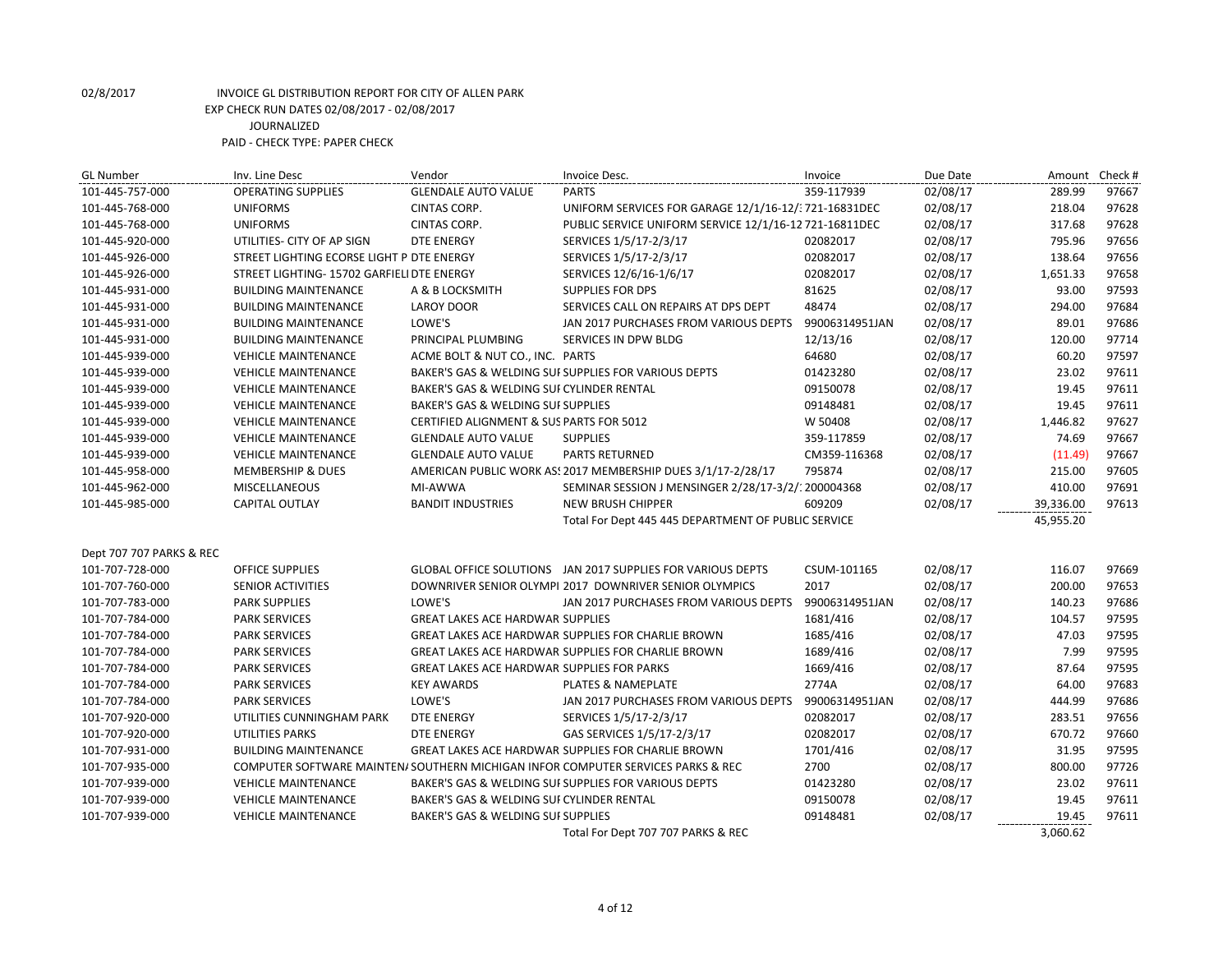| <b>GL Number</b>              | Inv. Line Desc               | Vendor                                             | Invoice Desc.                                              | Invoice          | Due Date | Amount Check # |       |
|-------------------------------|------------------------------|----------------------------------------------------|------------------------------------------------------------|------------------|----------|----------------|-------|
| Dept 751 751 COMMUNITY CENTER |                              |                                                    |                                                            |                  |          |                |       |
| 101-751-728-000               | <b>OFFICE SUPPLIES</b>       |                                                    | ASADOORIAN FAMILY PRINT SUPPLIES FOR PARKS & REC           | 14302            | 02/08/17 | 115.00         | 97608 |
| 101-751-757-000               | <b>OPERATING SUPPLIES</b>    | <b>GREAT LAKES ACE HARDWAR SUPPLIES</b>            |                                                            | 1672/416         | 02/08/17 | 12.99          | 97595 |
| 101-751-757-000               | <b>OPERATING SUPPLIES</b>    | GORDON FOOD SERV.                                  | <b>SUPPLIES</b>                                            | 917048317        | 02/08/17 | 86.20          | 97670 |
| 101-751-757-000               | <b>OPERATING SUPPLIES</b>    | GORDON FOOD SERV.                                  | <b>SUPPLIES</b>                                            | 846130904        | 02/08/17 | 64.27          | 97670 |
| 101-751-757-000               | <b>OPERATING SUPPLIES</b>    | <b>GORDON FOOD SERV.</b>                           | <b>SUPPLIES</b>                                            | 846130977        | 02/08/17 | 21.98          | 97670 |
| 101-751-757-000               | <b>OPERATING SUPPLIES</b>    | PEPSI COLA                                         | SUPPLIES FOR COMMUNITY CENTER                              | 29111357         | 02/08/17 | 476.76         | 97711 |
| 101-751-757-000               | <b>OPERATING SUPPLIES</b>    | <b>SAM'S CLUB DIRECT</b>                           | PURCHASE FOR JAN 2017                                      | 0402519749089JAN | 02/08/17 | 237.74         | 97721 |
| 101-751-757-000               | <b>OPERATING SUPPLIES</b>    | SYSCO DETROIT LLC                                  | <b>SERVICES</b>                                            | 158126871        | 02/08/17 | 521.70         | 97730 |
| 101-751-757-000               | <b>OPERATING SUPPLIES</b>    | PROPANE SERVICES                                   | <b>MOTOR FUEL</b>                                          | U0096279         | 02/08/17 | 134.36         | 97758 |
| 101-751-757-000               | <b>OPERATING SUPPLIES</b>    | PROPANE SERVICES                                   | <b>MOTOR FUEL</b>                                          | U0096191         | 02/08/17 | 107.48         | 97758 |
| 101-751-757-000               | <b>OPERATING SUPPLIES</b>    | PROPANE SERVICES                                   | <b>MOTOR OIL</b>                                           | U0096106         | 02/08/17 | 80.61          | 97758 |
| 101-751-816-000               | PROF. SERV. - OTHER          |                                                    | JERRY COHEN ELITE LAB INC JAN 2017 COOLING WATER TREATMENT | 7267             | 02/08/17 | 200.00         | 97679 |
| 101-751-920-000               | <b>UTILITIES</b>             | <b>ALLEN PARK WATER</b>                            | WATER BILL FOR COMM CNTR 12/1/16-1/1/17 401-WH158-00       |                  | 02/08/17 | 1,444.33       | 97606 |
| 101-751-920-000               | <b>UTILITIES</b>             | CONSTELLATION                                      | 2016 GAS SERVICES FOR COMM CENTER                          | 0037559723       | 02/08/17 | 165.71         | 97637 |
| 101-751-920-000               | <b>UTILITIES</b>             | CONSTELLATION                                      | GAS SERVICES DEC 2016 COMM CTR                             | 0037599722       | 02/08/17 | 3,436.88       | 97637 |
| 101-751-920-000               | <b>UTILITIES</b>             | <b>DIRECTV</b>                                     | SERVICES COMM CTR 01/08/17-02/07/17                        | 30392276886      | 02/08/17 | 125.99         | 97650 |
| 101-751-920-000               | UTILITIES COMM CENTER        | <b>DTE ENERGY</b>                                  | SERVICES 12/6/16-1/6/17                                    | 02082017         | 02/08/17 | 10,352.31      | 97658 |
| 101-751-931-000               | <b>BUILDING MAINTENANCE</b>  | <b>GREAT LAKES ACE HARDWAR SUPPLIES CITY PARKS</b> |                                                            | 1694/416         | 02/08/17 | 36.32          | 97595 |
| 101-751-931-000               | <b>BUILDING MAINTENANCE</b>  | <b>GREAT LAKES ACE HARDWAR SUPPLIES FOR ARENA</b>  |                                                            | 1680/416         | 02/08/17 | 53.14          | 97595 |
| 101-751-931-000               | <b>BUILDING MAINTENANCE</b>  | <b>GREAT LAKES ACE HARDWAR SUPPLIES</b>            |                                                            | 1676/416         | 02/08/17 | 4.59           | 97595 |
| 101-751-931-000               | <b>BUILDING MAINTENANCE</b>  | BUCK'S OIL CO., INC.                               | USED OIL & WATER REMOVED                                   | 65501            | 02/08/17 | 75.00          | 97620 |
| 101-751-931-000               | <b>BUILDING MAINTENANCE</b>  | NETWORK SERVICES COMPAI SUPPLIES                   |                                                            | 6427769-00       | 02/08/17 | 360.45         | 97705 |
| 101-751-931-000               | <b>BUILDING MAINTENANCE</b>  | NETWORK SERVICES COMPAI SUPPLIES                   |                                                            | 6430470-00       | 02/08/17 | 69.92          | 97705 |
| 101-751-931-000               | <b>BUILDING MAINTENANCE</b>  | <b>ORKIN</b>                                       | FEB 2017 PEST CONTROL SERVICES                             | 152994309        | 02/08/17 | 70.00          | 97710 |
| 101-751-934-000               | <b>EQUIPMENT MAINTENANCE</b> | ALL-PRO EXERCISE, INC.                             | PARTS & LABOR TO REPAIR EXERCISE EQUIPME S-128             |                  | 02/08/17 | 168.16         | 97603 |
| 101-751-934-000               | <b>EQUIPMENT MAINTENANCE</b> | C&S ICE RESURFACING SERVI( ZAMBONI OIL CHANGE      |                                                            | 3223             | 02/08/17 | 288.81         | 97621 |
| 101-751-934-000               | <b>EQUIPMENT MAINTENANCE</b> | <b>HADDIX ELECTRIC</b>                             | LABOR AND REPAIR FOR AIR HANDLER                           | 8419             | 02/08/17 | 306.00         | 97673 |
| 101-751-934-000               | <b>EQUIPMENT MAINTENANCE</b> |                                                    | SOUTHERN MICHIGAN INFOR COMPUTER SERVICES PARKS & REC      | 2647             | 02/08/17 | 360.00         | 97726 |
| 101-751-934-000               | <b>EQUIPMENT MAINTENANCE</b> |                                                    | SOUTHERN MICHIGAN INFOR COMPUTER SERVICES COMMUNITY CENTER | 2666             | 02/08/17 | 240.00         | 97726 |
| 101-751-934-000               | <b>EQUIPMENT MAINTENANCE</b> |                                                    | SOUTHERN MICHIGAN INFOR COMPUTER SERVICES FOR PARKS & REC  | 2712             | 02/08/17 | 560.00         | 97726 |
| 101-751-934-000               | <b>EQUIPMENT MAINTENANCE</b> | TRIAD SERVICE CENTER                               | PREVENTATIVE MNT ON FLOOR SCRUBBER                         | 93523950         | 02/08/17 | 111.26         | 97736 |
|                               |                              |                                                    | Total For Dept 751 751 COMMUNITY CENTER                    |                  |          | 20,287.96      |       |
| Dept 803 HISTORIAL            |                              |                                                    |                                                            |                  |          |                |       |
| 101-803-701-000               | UTILITIES HISTORICAL         | <b>ALLEN PARK WATER</b>                            | HISTORICAL WATER SERVICES 10/1/16-1/1/17 340-EN155-04      |                  | 02/08/17 | 48.70          | 97606 |
|                               |                              |                                                    | <b>Total For Dept 803 HISTORIAL</b>                        |                  |          | 48.70          |       |
|                               |                              |                                                    | Total For Fund 101 GENERAL FUND                            |                  |          | 204,883.38     |       |

Fund 202 MAJOR STREET FUND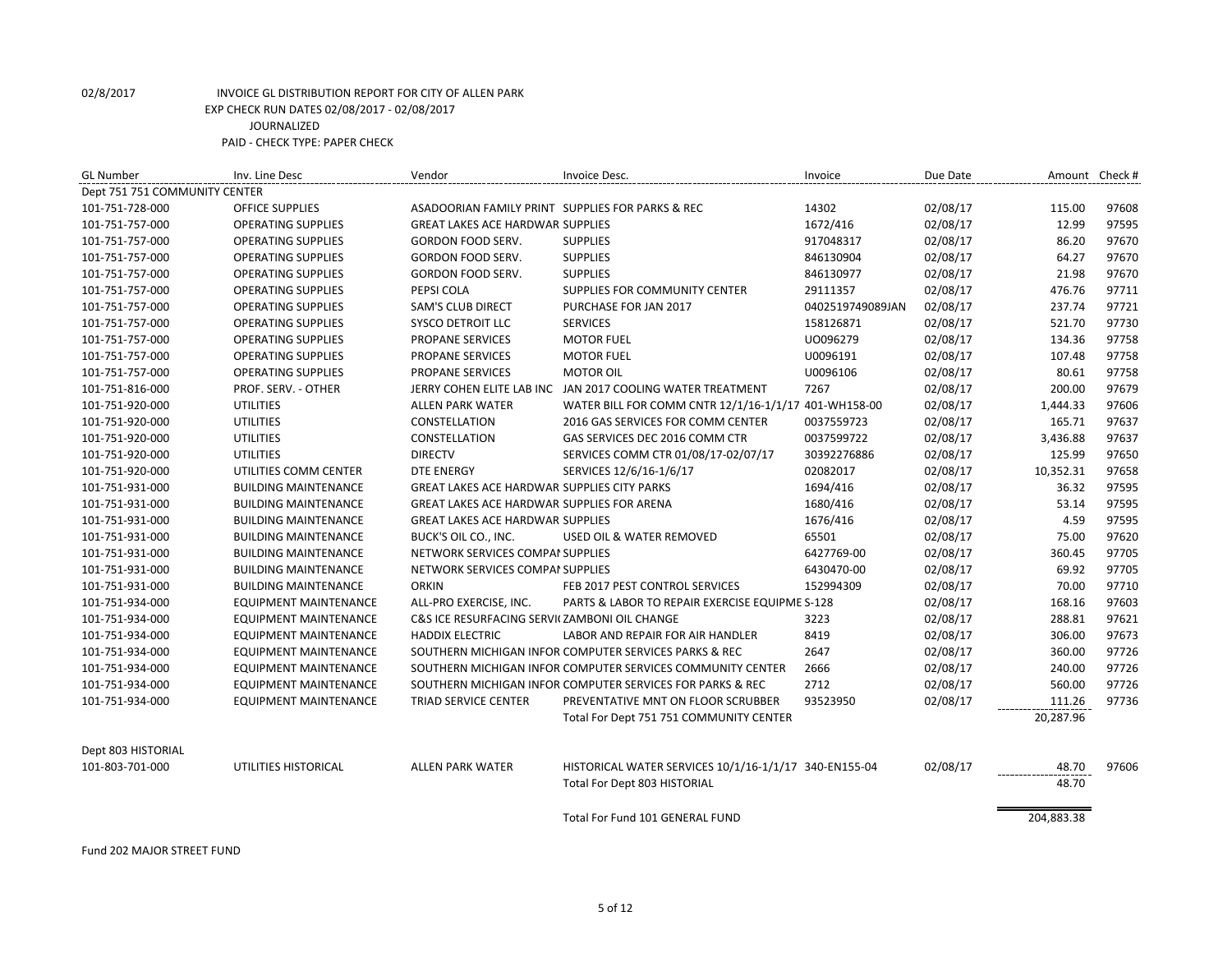| <b>GL Number</b>                                     | Inv. Line Desc                                                                     | Vendor                 | Invoice Desc.                                           | Invoice        | Due Date | Amount Check # |       |
|------------------------------------------------------|------------------------------------------------------------------------------------|------------------------|---------------------------------------------------------|----------------|----------|----------------|-------|
| Dept 475 475 TRAFFIC SERVICES                        |                                                                                    |                        |                                                         |                |          |                |       |
| 202-475-703-050                                      | INTERFUND LABOR/EQUIP - TRAFF WAYNE COUNTY - ACCTS. RECTRAFFIC SIGNAL MNT DEC 2016 |                        |                                                         | 288316         | 02/08/17 | 457.42         | 97750 |
| 202-475-801-210                                      | PROF'L SERVICES - WAYNE COUNT C.E. RAINES COMPANY                                  |                        | JOB AP-28 PASER STUDY                                   | 14029          | 02/08/17 | 567.00         | 97625 |
|                                                      |                                                                                    |                        | Total For Dept 475 475 TRAFFIC SERVICES                 |                |          | 1,024.42       |       |
|                                                      |                                                                                    |                        |                                                         |                |          |                |       |
| Dept 479 PRESERVATION - STREETS                      |                                                                                    |                        |                                                         |                |          |                |       |
| 202-479-757-000                                      | <b>OPERATING SUPPLIES</b>                                                          | CADILLAC ASPHALT LLC   | <b>SUPPLIES</b>                                         | 300550         | 02/08/17 | 724.50         | 97622 |
| 202-479-757-000                                      | <b>OPERATING SUPPLIES</b>                                                          | CADILLAC ASPHALT LLC   | SUPPLIES FOR PUBLIC SERVICE                             | 300473         | 02/08/17 | 209.48         | 97622 |
| 202-479-820-000                                      | <b>ENGINEERING</b>                                                                 | C.E. RAINES COMPANY    | JOB AP-10 UTILITY & PAVEMENT REPAIR                     | 14025          | 02/08/17 | 2,820.00       | 97625 |
|                                                      |                                                                                    |                        | Total For Dept 479 PRESERVATION - STREETS               |                |          | 3,753.98       |       |
|                                                      |                                                                                    |                        |                                                         |                |          |                |       |
|                                                      |                                                                                    |                        | Total For Fund 202 MAJOR STREET FUND                    |                |          | 4,778.40       |       |
| Fund 203 LOCAL STREET FUND                           |                                                                                    |                        |                                                         |                |          |                |       |
| Dept 475 475 TRAFFIC SERVICES                        |                                                                                    |                        |                                                         |                |          |                |       |
| 203-475-757-000                                      | <b>OPERATING SUPPLIES</b>                                                          | C.E. RAINES COMPANY    | JOB AP-28 PASER STUDY                                   | 14029          | 02/08/17 | 189.00         | 97625 |
| 203-475-757-000                                      | <b>OPERATING SUPPLIES</b>                                                          | LOWE'S                 | JAN 2017 PURCHASES FROM VARIOUS DEPTS                   | 99006314951JAN | 02/08/17 | 213.97         | 97686 |
|                                                      |                                                                                    |                        | Total For Dept 475 475 TRAFFIC SERVICES                 |                |          | 402.97         |       |
|                                                      |                                                                                    |                        |                                                         |                |          |                |       |
| Dept 479 PRESERVATION - STREETS                      |                                                                                    |                        |                                                         |                |          |                |       |
| 203-479-757-000                                      | <b>OPERATING SUPPLIES</b>                                                          | CADILLAC ASPHALT LLC   | <b>SUPPLIES</b>                                         | 300550         | 02/08/17 | 724.50         | 97622 |
| 203-479-757-000                                      | <b>OPERATING SUPPLIES</b>                                                          | CADILLAC ASPHALT LLC   | SUPPLIES FOR PUBLIC SERVICE                             | 300473         | 02/08/17 | 209.47         | 97622 |
| 203-479-801-220                                      | PROF'L SERVICES - TREES                                                            | T-N-T TREE SERVICE INC | REMOVE TREES AND CLEAN UP ANDREWS, PARI 346788          |                | 02/08/17 | 9,243.75       | 97731 |
| 203-479-801-220                                      | PROF'L SERVICES - TREES                                                            | T-N-T TREE SERVICE INC | EMERGENCY TREE WORK WATER MAIN BREAK, 346790            |                | 02/08/17 | 1,250.00       | 97731 |
|                                                      |                                                                                    |                        | Total For Dept 479 PRESERVATION - STREETS               |                |          | 11,427.72      |       |
|                                                      |                                                                                    |                        |                                                         |                |          |                |       |
| Dept 483 ADMINISTRATION - STREETS<br>203-483-820-000 | ENGINEERING                                                                        | C.E. RAINES COMPANY    | JOB AP-11 2016 PAVING PROJECTS                          | 14028          | 02/08/17 | 75,720.43      | 97625 |
| 203-483-820-000                                      | <b>ENGINEERING</b>                                                                 | C.E. RAINES COMPANY    | JPB AP-35 2017 ROAD PAVING PROJECTS                     | 14033          | 02/08/17 | 15,000.00      | 97625 |
|                                                      |                                                                                    |                        | Total For Dept 483 ADMINISTRATION - STREETS             |                |          | 90,720.43      |       |
|                                                      |                                                                                    |                        |                                                         |                |          |                |       |
|                                                      |                                                                                    |                        | Total For Fund 203 LOCAL STREET FUND                    |                |          | 102,551.12     |       |
|                                                      |                                                                                    |                        |                                                         |                |          |                |       |
| Fund 226 RUBBISH FUND                                |                                                                                    |                        |                                                         |                |          |                |       |
| Dept 450 450 RUBBISH                                 |                                                                                    |                        |                                                         |                |          |                |       |
| 226-450-817-000                                      | <b>WASTE DISPOSAL</b>                                                              |                        | ADVANCED DISPOSAL SERVIC DISPOSAL SERVICES FOR FEB 2017 | V30001334483   | 02/08/17 | 130,747.23     | 97598 |
| 226-450-819-000                                      | WASTE DISPOSAL- ADVANCE 7869 RIVERVIEW, CITY OF                                    |                        | SEPT & OCT 2016 SERVICE CORRECTIONS                     | 79196          | 02/08/17 | 10,985.15      | 97719 |
| 226-450-819-000                                      | <b>WASTE DISPOSAL</b>                                                              | RIVERVIEW, CITY OF     | DEMO YARD DEC 2016 BILLING                              | 79198          | 02/08/17 | 60.00          | 97719 |
| 226-450-819-000                                      | <b>WASTE DISPOSAL</b>                                                              | RIVERVIEW, CITY OF     | WOOD DISPOSAL FOR DEC 2016                              | 79199          | 02/08/17 | 827.35         | 97719 |
|                                                      |                                                                                    |                        | Total For Dept 450 450 RUBBISH                          |                |          | 142,619.73     |       |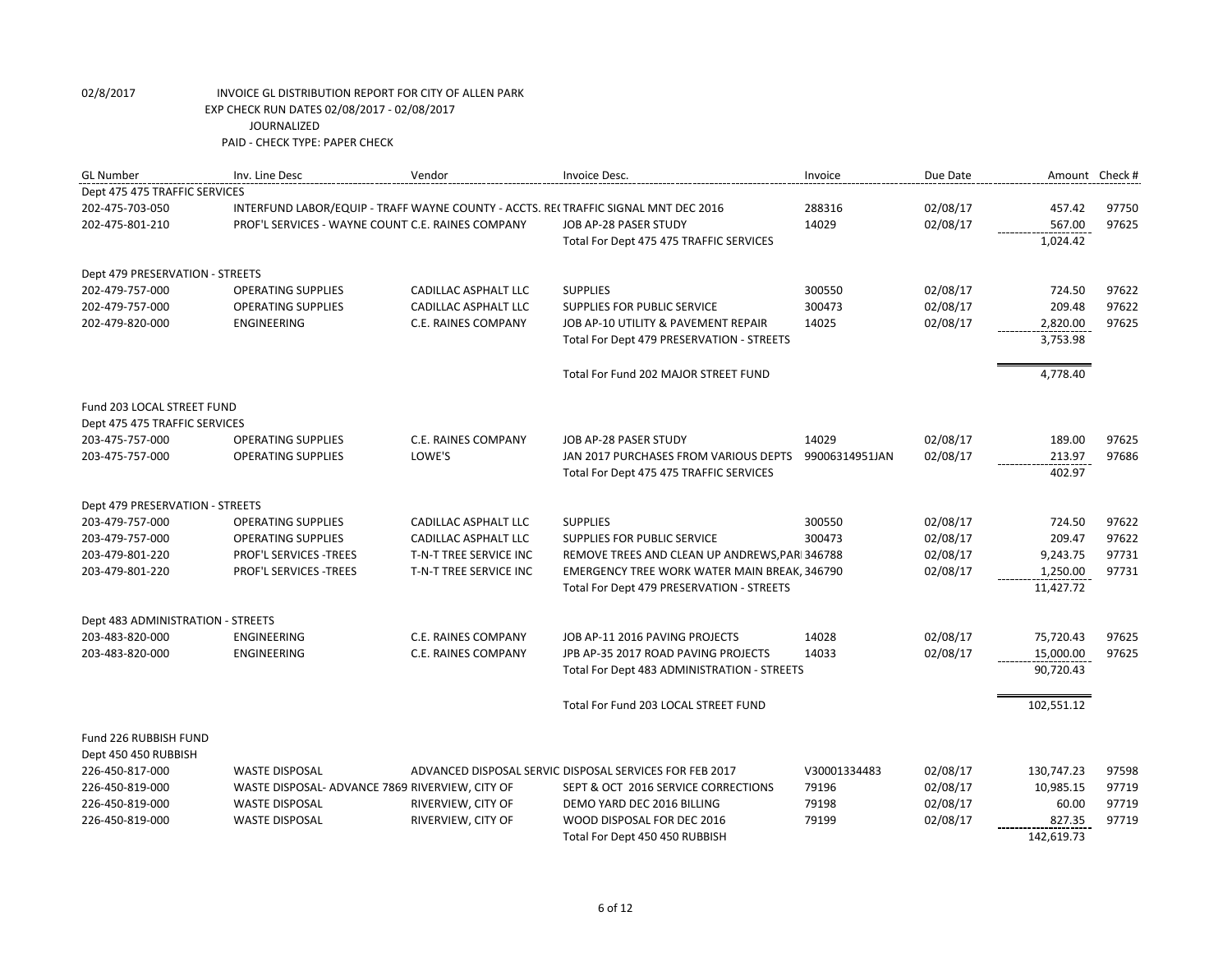| <b>GL Number</b>                 | Inv. Line Desc                               | Vendor                                             | Invoice Desc.                                                           | Invoice             | Due Date | Amount Check # |       |
|----------------------------------|----------------------------------------------|----------------------------------------------------|-------------------------------------------------------------------------|---------------------|----------|----------------|-------|
|                                  |                                              |                                                    | Total For Fund 226 RUBBISH FUND                                         |                     |          | 142,619.73     |       |
| Fund 249 BUILDING FUND           |                                              |                                                    |                                                                         |                     |          |                |       |
| Dept 000                         |                                              |                                                    |                                                                         |                     |          |                |       |
| 249-000-607-000                  |                                              | FEES REVENUE 24.00-15% ADMIN ALLPOINT CONSTRUCTION | REFUND ON OVERAGE FOR PERMIT PULLED                                     | PB170058            | 02/08/17 | 20.40          | 97601 |
|                                  |                                              |                                                    | Total For Dept 000                                                      |                     |          | 20.40          |       |
| Dept 371 371 BUILDING DEPARTMENT |                                              |                                                    |                                                                         |                     |          |                |       |
| 249-371-728-000                  | <b>OFFICE SUPPLIES</b>                       | ABSOPURE WATER CO.                                 | C&C COOLER SERVICES BLDG DEPT 1/1/17-1/3156074379                       |                     | 02/08/17 | 10.60          | 97594 |
| 249-371-728-000                  | <b>OFFICE SUPPLIES</b>                       | ABSOPURE WATER CO.                                 | C&C COOLER BLDG SERVICES 12/1/16-12/31/1(56027552                       |                     | 02/08/17 | 10.60          | 97594 |
| 249-371-728-000                  | <b>OFFICE SUPPLIES</b>                       | ABSOPURE WATER CO.                                 | C&C COOLER SERVICES BLDG DEPT 8/1/16-8/3155839469                       |                     | 02/08/17 | 10.60          | 97594 |
| 249-371-728-000                  | <b>OFFICE SUPPLIES</b>                       | ABSOPURE WATER CO.                                 | C&C COOLER BLDG DEPT SERVICES 11/1/16-11, 55983104                      |                     | 02/08/17 | 10.60          | 97594 |
| 249-371-728-000                  | <b>OFFICE SUPPLIES</b>                       | ABSOPURE WATER CO.                                 | WATER SERVICES FOR BLDG DEPT                                            | 86240237            | 02/08/17 | 15.00          | 97594 |
| 249-371-728-000                  | <b>OFFICE SUPPLIES</b>                       | ABSOPURE WATER CO.                                 | WATER SERVICES FOR DEPT SERVICES NOV 201 86197450                       |                     | 02/08/17 | 7.50           | 97594 |
| 249-371-728-000                  | <b>OFFICE SUPPLIES</b>                       |                                                    | SOUTHERN MICHIGAN INFOR SERVICES FOR ORDINANCES SCAN FOLDER             | 2629                | 02/08/17 | 240.00         | 97726 |
| 249-371-728-000                  | <b>OFFICE SUPPLIES</b>                       |                                                    | SOUTHERN MICHIGAN INFOR COMPUTER SERVICES FOR ADMIN, FIRE, BLDG, T 2646 |                     | 02/08/17 | 80.00          | 97726 |
| 249-371-728-000                  | <b>OFFICE SUPPLIES</b>                       |                                                    | SOUTHERN MICHIGAN INFOR COMPUTER SERVICES FOR FINANCE, BLDG, FIRE, 2665 |                     | 02/08/17 | 1,120.00       | 97726 |
| 249-371-728-000                  | <b>OFFICE SUPPLIES</b>                       |                                                    | SOUTHERN MICHIGAN INFOR COMPUTER SERVICES BLDG DEPT                     | 2711                | 02/08/17 | 1,120.00       | 97726 |
| 249-371-853-000                  | TELEPHONE- ORDINANCE TABLET VERIZON WIRELESS |                                                    | SERVICES FIRE DEPT 12/11/16-1/10/17                                     | 9778456693          | 02/08/17 | 20.00          | 97739 |
| 249-371-935-000                  | COMPUTER SOFTWARE MAINTEN/ BS&A SOFTWARE     |                                                    | IMPLEMENTATION & PROJECT FOR BLDG DEPT 110254                           |                     | 02/08/17 | 1,000.00       | 97619 |
| 249-371-935-000                  | COMPUTER SOFTWARE MAINTEN/ BS&A SOFTWARE     |                                                    | FIELD INSPECTION SYSTEM BLDG DEPT                                       | 110974              | 02/08/17 | 7,610.00       | 97619 |
| 249-371-959-000                  | PLANNING & ZONING                            | <b>GLOBAL OFFICE SOLUTIONS</b>                     | JAN 2017 SUPPLIES FOR VARIOUS DEPTS                                     | CSUM-101165         | 02/08/17 | 129.70         | 97669 |
|                                  |                                              |                                                    | Total For Dept 371 371 BUILDING DEPARTMENT                              |                     |          | 11,384.60      |       |
|                                  |                                              |                                                    | Total For Fund 249 BUILDING FUND                                        |                     |          | 11,405.00      |       |
| Fund 250 DDA OPERATING           |                                              |                                                    |                                                                         |                     |          |                |       |
| Dept 000                         |                                              |                                                    |                                                                         |                     |          |                |       |
| 250-000-826-000                  | <b>LEGAL SERVICES</b>                        | MILLER & MILLER, P.C.                              | PROFESSIONAL SERVICES FOR DEC 2016                                      | A-1022017           | 02/08/17 | 1,250.00       | 97699 |
| 250-000-853-000                  | <b>TELEPHONE</b>                             |                                                    | SOUTHERN MICHIGAN INFOR COMPUTER SERVICES FOR DDA OFFICE                | 2648                | 02/08/17 | 120.00         | 97726 |
| 250-000-920-000                  | <b>UTILITIES</b>                             | <b>DTE ENERGY</b>                                  | SERVICES FOR 5951 N ALLEN RD 1/4/17-2/2/17 193884900054                 |                     | 02/08/17 | 467.79         | 97654 |
| 250-000-920-000                  | <b>UTILITIES</b>                             | <b>DTE ENERGY</b>                                  | SERVICES DDA OFFICE 1/4/17-2/2/17                                       | 194036500057        | 02/08/17 | 15.52          | 97655 |
| 250-000-920-000                  | <b>UTILITIES</b>                             | <b>DTE ENERGY</b>                                  | GAS SERVICES DDA OFFICE 1/4/17-2/2/217                                  | 457346800081        | 02/08/17 | 168.75         | 97659 |
| 250-000-931-000                  | <b>BUILDING MAINTENANCE</b>                  |                                                    | JOHN'S LANDSCAPING & SNO DDA SNOW REMOVAL 2016-2017 SEASON 2ND 794      |                     | 02/08/17 | 4,175.00       | 97680 |
| 250-000-931-000                  | <b>BUILDING MAINTENANCE</b>                  | WISNIEWSKI, ANTONIA                                | JAN 2017CLEANING SERVICES FOR DDA OFFICE 463766                         |                     | 02/08/17 | 90.00          | 97754 |
| 250-000-958-000                  | <b>MEMBERSHIPS &amp; DUES</b>                |                                                    | MICHIGAN DOWNTOWN ASS MUNCIPAL MEMBERSHIP DUES                          | 1578                | 02/08/17 | 475.00         | 97694 |
| 250-000-975-000                  | <b>DESIGN COMMITTEE</b>                      | <b>ALEX CLEANERS</b>                               | REIMBURSEMENT ON FACADE GRANT                                           | <b>FACADE GRANT</b> | 02/08/17 | 1,678.58       | 97600 |
| 250-000-991-000                  | <b>BOND PRINCIPAL</b>                        | <b>US BANK</b>                                     | DEBT PAYMENT SERVICE PAYMENT 3/1/17                                     | 350825              | 02/08/17 | 265,000.00     | 97738 |
| 250-000-995-000                  | <b>INTEREST EXPENSE</b>                      | <b>US BANK</b>                                     | DEBT PAYMENT SERVICE PAYMENT 3/1/17                                     | 350825              | 02/08/17 | 61,133.75      | 97738 |
|                                  |                                              |                                                    | Total For Dept 000                                                      |                     |          | 334,574.39     |       |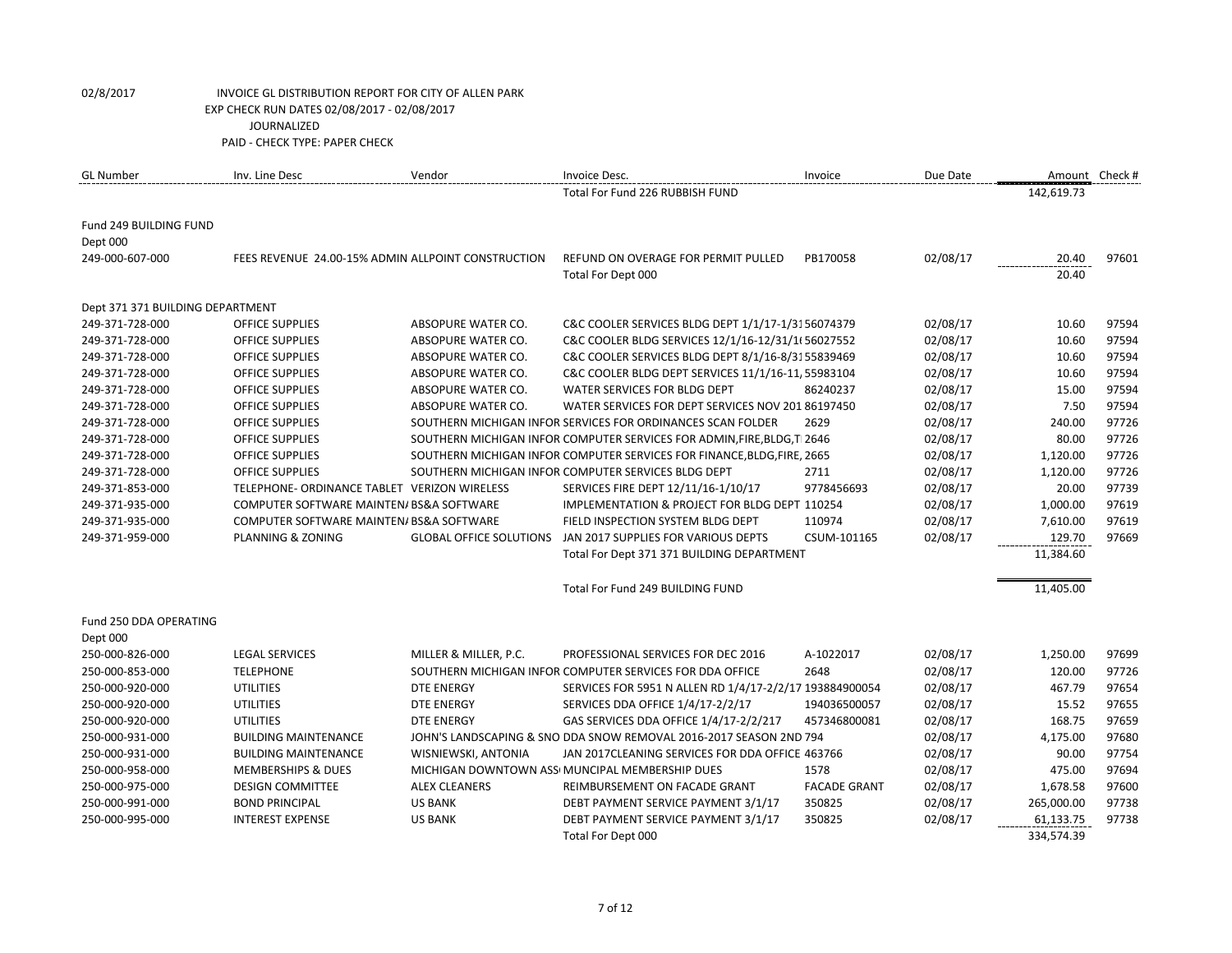| <b>GL Number</b>                   | Inv. Line Desc                                 | Vendor                                    | Invoice Desc.                                                                                      | Invoice      | Due Date |            | Amount Check # |
|------------------------------------|------------------------------------------------|-------------------------------------------|----------------------------------------------------------------------------------------------------|--------------|----------|------------|----------------|
|                                    |                                                |                                           | Total For Fund 250 DDA OPERATING                                                                   |              |          | 334,574.39 |                |
| Fund 265 DRUG FORFEITURE - FEDERAL |                                                |                                           |                                                                                                    |              |          |            |                |
| Dept 000                           |                                                |                                           |                                                                                                    |              |          |            |                |
| 265-000-939-000                    | <b>VEHICLE MAINTENANCE</b>                     | <b>B &amp; K COLLISION, INC.</b>          | SERVICE ON FORD POLICE INTERCEPTOR                                                                 | 1450         | 02/08/17 | 2,074.39   | 97609          |
| 265-000-939-000                    | <b>VEHICLE MAINTENANCE</b>                     |                                           | BAKER'S GAS & WELDING SUF SUPPLIES FOR VARIOUS DEPTS                                               | 01423280     | 02/08/17 | 23.02      | 97611          |
| 265-000-939-000                    | <b>VEHICLE MAINTENANCE</b>                     | BAKER'S GAS & WELDING SUI CYLINDER RENTAL |                                                                                                    | 09150078     | 02/08/17 | 19.45      | 97611          |
| 265-000-939-000                    | <b>VEHICLE MAINTENANCE</b>                     | BAKER'S GAS & WELDING SUI SUPPLIES        |                                                                                                    | 09148481     | 02/08/17 | 19.45      | 97611          |
| 265-000-939-000                    | <b>VEHICLE MAINTENANCE</b>                     | <b>GLENDALE AUTO VALUE</b>                | PARTS FOR 2011 FORD CROWN VICTORIA                                                                 | 359-118376   | 02/08/17 | 146.69     | 97667          |
| 265-000-939-000                    | <b>VEHICLE MAINTENANCE</b>                     | <b>GLENDALE AUTO VALUE</b>                | PARTS FOR 2009 CHEVROLET 2009                                                                      | 359-118349   | 02/08/17 | 69.30      | 97667          |
| 265-000-939-000                    | <b>VEHICLE MAINTENANCE</b>                     | <b>GLENDALE AUTO VALUE</b>                | PARTS FOR 2015 FORD POLICE INTRCPTR                                                                | 359-118129   | 02/08/17 | 114.87     | 97667          |
| 265-000-939-000                    | <b>VEHICLE MAINTENANCE</b>                     | <b>GLENDALE AUTO VALUE</b>                | PARTS FOR 2009 CHEV TAHOE                                                                          | 359-118268   | 02/08/17 | 50.23      | 97667          |
| 265-000-939-000                    | <b>VEHICLE MAINTENANCE</b>                     | <b>GLENDALE AUTO VALUE</b>                | <b>RETURN ON PARTS FROM INV 18292</b>                                                              | CM359-118300 | 02/08/17 | (143.61)   | 97667          |
| 265-000-939-000                    | <b>VEHICLE MAINTENANCE</b>                     | <b>GLENDALE AUTO VALUE</b>                | PARTS FOR 2009 CHEVY TAHOE                                                                         | 359-118292   | 02/08/17 | 143.61     | 97667          |
| 265-000-939-000                    | <b>VEHICLE MAINTENANCE</b>                     |                                           | SAFELITE FULFILLMENT INC SERVICES ON 2015 FORD EXPLORER                                            | 01805-299487 | 02/08/17 | 429.82     | 97720          |
| 265-000-939-000                    | <b>VEHICLE MAINTENANCE</b>                     | TREDROC TIRE ALLEN PARK 7: TIRES VEHICLES |                                                                                                    | 37549        | 02/08/17 | 2,662.70   | 97735          |
| 265-000-939-000                    | <b>VEHICLE MAINTENANCE</b>                     | <b>VILLAGE FORD</b>                       | <b>PARTS</b>                                                                                       | 226467       | 02/08/17 | 114.70     | 97743          |
| 265-000-939-000                    | <b>VEHICLE MAINTENANCE</b>                     | <b>VILLAGE FORD</b>                       | <b>PARTS</b>                                                                                       | 226225       | 02/08/17 | 346.00     | 97743          |
| 265-000-939-000                    | <b>VEHICLE MAINTENANCE</b>                     | WINDER POLICE EQUIPMENT SUPPLIES          |                                                                                                    | 20162908     | 02/08/17 | 302.87     | 97753          |
| 265-000-984-000                    | COMPUTER EQUIPMENT/SOFTWA CDW GOVERNMENT, INC. |                                           | <b>SUPPLIES</b>                                                                                    | GNN9270      | 02/08/17 | 55.23      | 97624          |
| 265-000-984-000                    | COMPUTER EQUIPMENT/SOFTWA CDW GOVERNMENT, INC. |                                           | <b>SUPPLIES</b>                                                                                    | GNL6161      | 02/08/17 | 2,642.99   | 97624          |
| 265-000-984-000                    | COMPUTER EQUIPMENT/SOFTWA CDW GOVERNMENT, INC. |                                           | <b>SUPPLIES</b>                                                                                    | GNO2208      | 02/08/17 | 234.03     | 97624          |
| 265-000-984-000                    | COMPUTER EQUIPMENT/SOFTWA CDW GOVERNMENT, INC. |                                           | <b>SUPPLIES</b>                                                                                    | GNZ1984      | 02/08/17 | 583.19     | 97624          |
| 265-000-984-000                    | COMPUTER EQUIPMENT/SOFTWA THOMSON REUTERS-WEST |                                           | WEST INFORMATION CHARGES DEC 1,2016-12, 835343447                                                  |              | 02/08/17 | 170.00     | 97733          |
|                                    |                                                |                                           | Total For Dept 000                                                                                 |              |          | 10,058.93  |                |
|                                    |                                                |                                           | Total For Fund 265 DRUG FORFEITURE - FEDERAL                                                       |              |          | 10,058.93  |                |
| Fund 266 DRUG FORFEITURE - STATE   |                                                |                                           |                                                                                                    |              |          |            |                |
| Dept 000                           |                                                |                                           |                                                                                                    |              |          |            |                |
| 266-000-657-000                    |                                                |                                           | FORFEITED MONIES-STATE&LOCAL OCCUPATIONAL HEALTH CEN NEW HIRE PHYSICAL TAYLOR HERRICK              | 711304606    | 02/08/17 | 243.00     | 97708          |
| 266-000-657-000                    |                                                |                                           | FORFEITED MONIES-STATE&LOCAI PSYBUS PSYCHOLOGICAL CON EVALUATION FOR NEW HIRE TAYLOR HERRICK 16321 |              | 02/08/17 | 585.00     | 97717          |
| 266-000-982-000                    | COMPUTER EQUIP/SOFTWARE                        | ALLEN PARK HIGH SCHOOL                    | EQUIPMENT FOR WOODWORKING PROGRAM SAFETY TOWN                                                      |              | 02/08/17 | 480.00     | 97604          |
| 266-000-982-000                    | COMPUTER EQUIP/SOFTWARE                        |                                           | J GOULASARIAN CONTRACTIN EQUIPMENT FOR SAFETY TOWN                                                 | 470          | 02/08/17 | 247.70     | 97672          |
| 266-000-985-000                    | <b>CAPITAL OUTLAY</b>                          | THOMSON REUTERS-WEST                      | CHARGES 1/1/17-1/31/17                                                                             | 835522839    | 02/08/17 | 170.00     | 97733          |
|                                    |                                                |                                           | Total For Dept 000                                                                                 |              |          | 1,725.70   |                |
|                                    |                                                |                                           | Total For Fund 266 DRUG FORFEITURE - STATE                                                         |              |          | 1,725.70   |                |
|                                    |                                                |                                           |                                                                                                    |              |          |            |                |

Fund 271 LIBRARY Dept 000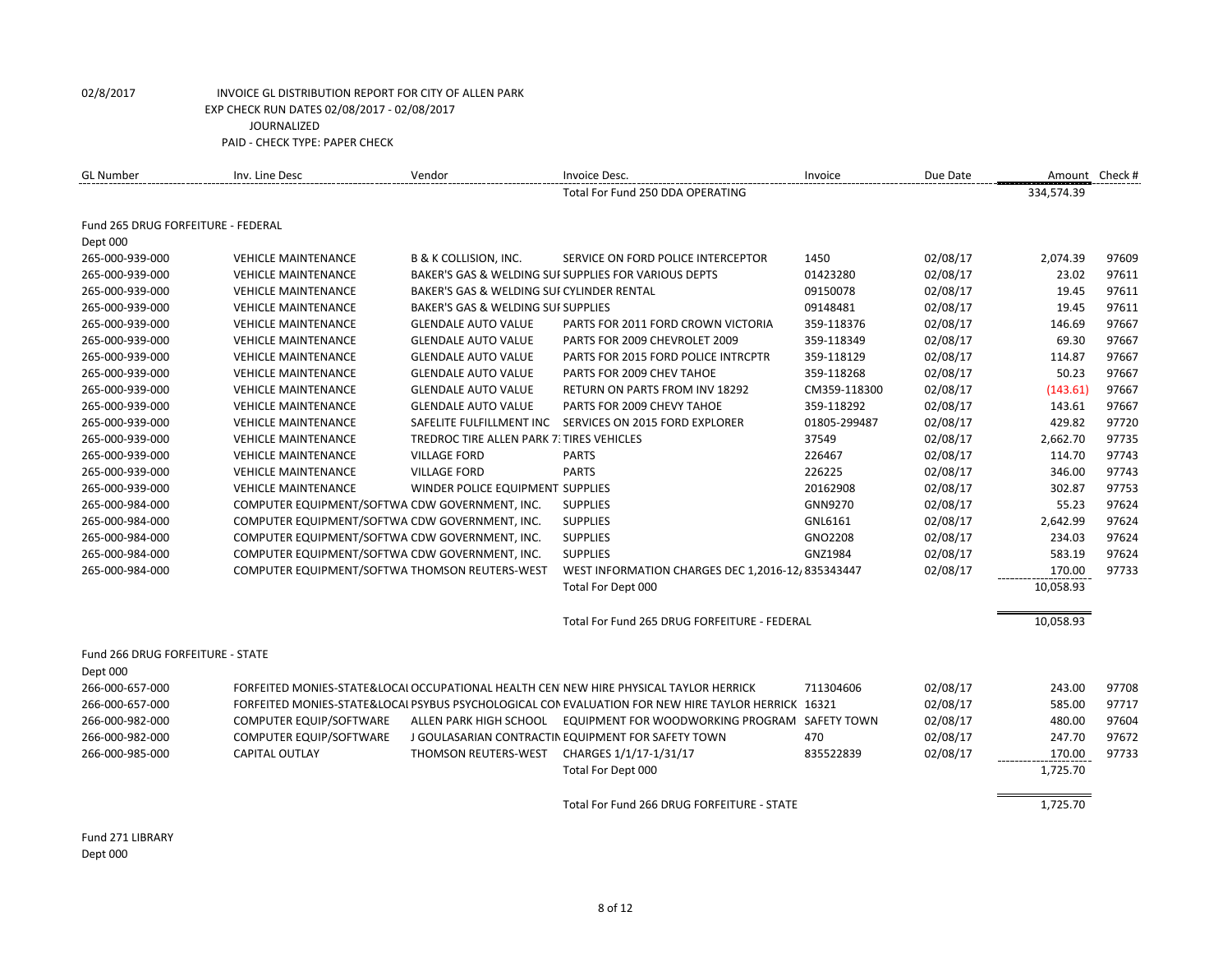| <b>GL Number</b>                                          | Inv. Line Desc              | Vendor                                      | Invoice Desc.                                      | Invoice     | Due Date | Amount Check # |       |
|-----------------------------------------------------------|-----------------------------|---------------------------------------------|----------------------------------------------------|-------------|----------|----------------|-------|
| 271-000-728-000                                           | <b>OFFICE SUPPLIES</b>      | <b>GLOBAL OFFICE SOLUTIONS</b>              | JAN 2017 SUPPLIES FOR VARIOUS DEPTS                | CSUM-101165 | 02/08/17 | 220.31         | 97669 |
| 271-000-757-000                                           | <b>OPERATING SUPPLIES</b>   | SELCO                                       | <b>HOT READS PROGRAM</b>                           | 043001      | 02/08/17 | 611.18         | 97723 |
| 271-000-827-000                                           | <b>LIBRARY SERVICES</b>     | THE LIBRARY NETWORK                         | <b>EXTERNAL DATAMAILERS</b>                        | 57589       | 02/08/17 | 195.57         | 97732 |
| 271-000-828-000                                           | <b>MATERIALS</b>            | <b>STEINWAY INC</b>                         | <b>CD'S FOR LIBRARY</b>                            | 35102       | 02/08/17 | 11.99          | 97607 |
| 271-000-828-000                                           | <b>MATERIALS</b>            | <b>BAKER &amp; TAYLOR</b>                   | <b>MATERIALS FOR LIBRARY</b>                       | 2032583267  | 02/08/17 | 86.36          | 97610 |
| 271-000-828-000                                           | <b>MATERIALS</b>            | <b>BAKER &amp; TAYLOR</b>                   | <b>MATERIAL FOR LIBRARY</b>                        | 2032561677  | 02/08/17 | 273.00         | 97610 |
| 271-000-828-000                                           | <b>MATERIALS</b>            | BESTSELLERS AUDIO, LLC                      | <b>AUDIOBOOKS FOR LIBRARY</b>                      | 5745        | 02/08/17 | 385.00         | 97616 |
| 271-000-828-000                                           | <b>MATERIALS</b>            | <b>BLACKSTONE AUDIO, INC</b>                | <b>AUDIOBOOKS FOR LIBRARY</b>                      | 882510      | 02/08/17 | 17.97          | 97617 |
| 271-000-828-000                                           | <b>MATERIALS</b>            | <b>BLACKSTONE AUDIO, INC</b>                | <b>AUDIOBOOKS FOR LIBRARY</b>                      | 881231      | 02/08/17 | 59.95          | 97617 |
| 271-000-828-000                                           | <b>MATERIALS</b>            | <b>BLACKSTONE AUDIO, INC</b>                | <b>AUDIOBOOKS FOR LIBRARY</b>                      | 880678      | 02/08/17 | 35.96          | 97617 |
| 271-000-828-000                                           | <b>MATERIALS</b>            | <b>BRODART CO.</b>                          | <b>SUPPLIES FOR LIBRARY</b>                        | B4872377    | 02/08/17 | 17.59          | 97618 |
| 271-000-828-000                                           | <b>MATERIALS</b>            | DEARREADER.COM                              | SNAP SHOTS 1 YR SUBSCRIPTION                       | INV-317803  | 02/08/17 | 500.00         | 97641 |
| 271-000-828-000                                           | <b>MATERIALS</b>            | DEMCO, INC.                                 | SUBSCRIPTION FOR 3/25/17-3/27/18                   | 25665       | 02/08/17 | 2,495.00       | 97643 |
| 271-000-828-000                                           | <b>MATERIALS</b>            | <b>INFOBASE PUBLISHING</b>                  | 8 MONTH SUBSCRIPTION STARTING 1/31/17              | 298014      | 02/08/17 | 390.14         | 97676 |
| 271-000-828-000                                           | <b>MATERIALS</b>            | MICHIGAN EDUCATION DIRE(2017 EDITION        |                                                    | 1631        | 02/08/17 | 29.75          | 97695 |
| 271-000-828-000                                           | <b>MATERIALS</b>            | THE LIBRARY NETWORK                         | DATABASE SUBSCRIPTION 3/1/17-2/28/18               | 57774       | 02/08/17 | 1,107.00       | 97732 |
| 271-000-828-000                                           | <b>MATERIALS</b>            | THE LIBRARY NETWORK                         | TUMBLEBOOK SUBSCRIPTION 1/31/17-1/31/18 57729      |             | 02/08/17 | 908.80         | 97732 |
| 271-000-828-000                                           | <b>MATERIALS</b>            | LM INFORMATION DELIVERY MANULAS FOR LIBRARY |                                                    | 124212      | 02/08/17 | 31.09          | 97755 |
| 271-000-828-000                                           | <b>MATERIALS</b>            | WORLD BOOK, INC.                            | <b>SUPPLIES FOR LIBRARY</b>                        | 0001549663  | 02/08/17 | 2,088.00       | 97756 |
| 271-000-920-000                                           | UTILITIES LIBRARY           | <b>DTE ENERGY</b>                           | SERVICES 1/5/17-2/3/17                             | 02082017    | 02/08/17 | 1,331.22       | 97656 |
| 271-000-920-000                                           | UTILITIES LIBRARY           | <b>DTE ENERGY</b>                           | GAS SERVICES 1/5/17-2/3/17                         | 02082017    | 02/08/17 | 929.48         | 97660 |
| 271-000-931-000                                           | <b>BUILDING MAINTENANCE</b> | COVERALL NORTH AMERICA                      | COMM CLEANING SERVICES LIBRARY 2/1/17-2/1340240454 |             | 02/08/17 | 835.00         | 97639 |
| 271-000-931-000                                           | <b>BUILDING MAINTENANCE</b> | <b>GRAINGER</b>                             | <b>PARTS</b>                                       | 9325765213  | 02/08/17 | 575.52         | 97671 |
| 271-000-931-000                                           | <b>BUILDING MAINTENANCE</b> | <b>HADDIX ELECTRIC</b>                      | MATERIAL & LABOR TO INSTALL EMERGENCY LI 8340      |             | 02/08/17 | 1,650.00       | 97673 |
| 271-000-931-000                                           | <b>BUILDING MAINTENANCE</b> | MILLER BOLDT INC                            | SEASON CHANGE OVER LIBRARY                         | 201618-1    | 02/08/17 | 952.00         | 97700 |
|                                                           |                             |                                             | Total For Dept 000                                 |             |          | 15,737.88      |       |
|                                                           |                             |                                             | Total For Fund 271 LIBRARY                         |             |          | 15,737.88      |       |
| <b>Fund 392 COMMUNITY CENTER DEBT SERVICE</b><br>Dept 000 |                             |                                             |                                                    |             |          |                |       |
| 392-000-995-000                                           | <b>BOND INTEREST</b>        | <b>US BANK</b>                              | DEBT PAYMENT SERVICE PAYMENT 3/1/17                | 350825      | 02/08/17 | 120,443.75     | 97738 |
|                                                           |                             |                                             | Total For Dept 000                                 |             |          | 120,443.75     |       |
|                                                           |                             |                                             | Total For Fund 392 COMMUNITY CENTER DEBT SERVICE   |             |          | 120,443.75     |       |
|                                                           |                             |                                             |                                                    |             |          |                |       |
| Fund 592 WATER & SEWER<br>Dept 000                        |                             |                                             |                                                    |             |          |                |       |
| 592-000-275-000                                           | 5/8 READY TO SERVE          | <b>KUPOVITS, CHARLES</b>                    | UB refund for account: 420-VI096-56                | 02/08/2017  | 02/08/17 | 1,236.35       | 97701 |
| 592-000-275-000                                           | 20-SEWER                    | <b>CITY OF ALLEN PARK</b>                   | UB refund for account: 510-NI098-40                | 02/08/2017  | 02/08/17 | 85.40          | 97702 |
|                                                           |                             |                                             | Total For Dept 000                                 |             |          | 1,321.75       |       |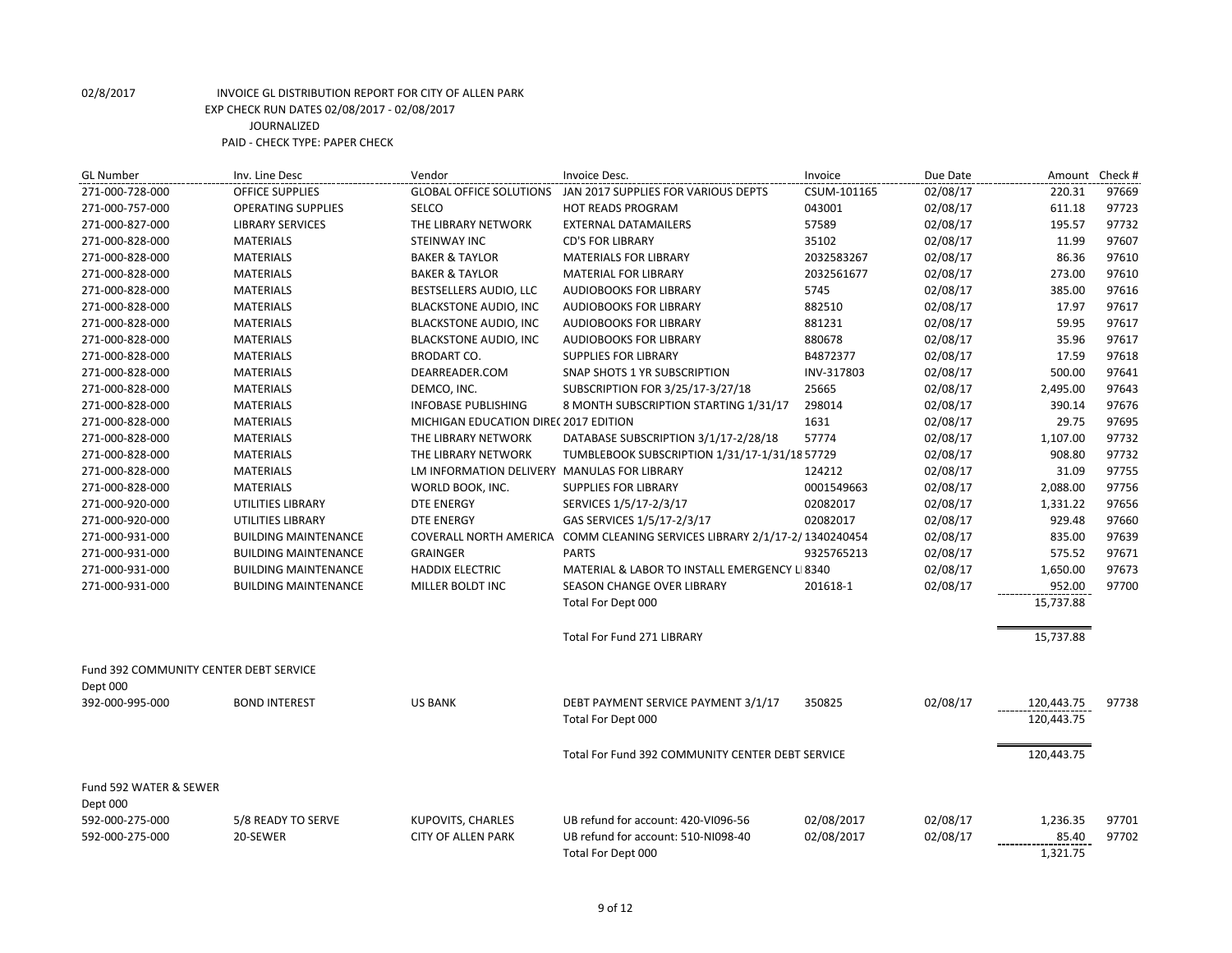| <b>GL Number</b>   | Inv. Line Desc                               | Vendor                                     | Invoice Desc.                                                           | Invoice          | Due Date | Amount Check # |       |
|--------------------|----------------------------------------------|--------------------------------------------|-------------------------------------------------------------------------|------------------|----------|----------------|-------|
| Dept 600 WATER     |                                              |                                            |                                                                         |                  |          |                |       |
| 592-600-745-400    | <b>METER MAINTENANCE</b>                     | ETNA SUPPLY COMPANY                        | SENSUS MNT 2017                                                         | S101122347.005   | 02/08/17 | 3,500.00       | 97663 |
| 592-600-745-400    | <b>METER MAINTENANCE</b>                     | ETNA SUPPLY COMPANY                        | <b>PARTS</b>                                                            | S102077963.001   | 02/08/17 | 3,320.00       | 97663 |
| 592-600-745-400    | <b>METER MAINTENANCE</b>                     | ETNA SUPPLY COMPANY                        | <b>SUPPLIES DPS</b>                                                     | S102077956.001   | 02/08/17 | 187.00         | 97663 |
| 592-600-748-000    | <b>HYDRANT MAINTENANCE</b>                   | LOWE'S                                     | JAN 2017 PURCHASES FROM VARIOUS DEPTS                                   | 99006314951JAN   | 02/08/17 | 27.48          | 97686 |
| 592-600-873-000    | <b>MAIN MAINTENANCE</b>                      |                                            | D AND D WATER AND SEWER WATER MAIN BREAK REPAIRS TO LEET STREET 992585  |                  | 02/08/17 | 3,650.00       | 97640 |
| 592-600-873-000    | <b>MAIN MAINTENANCE</b>                      | ETNA SUPPLY COMPANY                        | <b>SUPPLIES</b>                                                         | S102048726.001   | 02/08/17 | 979.56         | 97663 |
| 592-600-873-000    | <b>MAIN MAINTENANCE</b>                      | JOHN D. OSBORNE TRUCKING CLASS 2 FILL SAND |                                                                         | 087900           | 02/08/17 | 394.84         | 97681 |
| 592-600-873-000    | <b>MAIN MAINTENANCE</b>                      | LOWE'S                                     | JAN 2017 PURCHASES FROM VARIOUS DEPTS                                   | 99006314951JAN   | 02/08/17 | 229.16         | 97686 |
| 592-600-873-000    | <b>MAIN MAINTENANCE</b>                      | <b>SLC METER LLC</b>                       | REPAIR CLAMPS FOR WATERMAINS                                            | 247601           | 02/08/17 | 694.88         | 97724 |
| 592-600-873-000    | <b>MAIN MAINTENANCE</b>                      | <b>SLC METER LLC</b>                       | SUPPLIES FOR WATERMAIN                                                  | 247486           | 02/08/17 | 1,153.76       | 97724 |
| 592-600-873-000    | <b>MAIN MAINTENANCE</b>                      | <b>USA BLUEBOOK</b>                        | <b>PARTS</b>                                                            | 143177           | 02/08/17 | 223.67         | 97737 |
| 592-600-873-200    | WC ALLIANCE OF DR WATERSHEDS WAYNE COUNTY    |                                            | JAN-MAR 2017 ECPAD O&M ASSESSMENT GOD 288142                            |                  | 02/08/17 | 2,170.48       | 97746 |
| 592-600-926-050    | PURCHASED WATER                              |                                            | GREAT LAKES WATER AUTHO WHOLESALE WATER USAGE FOR DEC 2016              | DECWHOLESALE     | 02/08/17 | 167,505.88     | 97649 |
| 592-600-927-200    | LINCOLN PARK                                 | LINCOLN PARK, CITY OF                      | ANNUAL SEWAGE CHARGE                                                    | 0000005762       | 02/08/17 | 7,500.00       | 97685 |
| 592-600-978-004    | <b>CROSS CONNECTION PROGRAM</b>              | HYDRO DESIGNS, INC.                        | CROSS CONN INSPECTION SERVICES JAN 2017 0041748-IN                      |                  | 02/08/17 | 1,935.00       | 97675 |
|                    |                                              |                                            | Total For Dept 600 WATER                                                |                  |          | 193,471.71     |       |
|                    |                                              |                                            |                                                                         |                  |          |                |       |
| Dept 601 601 SEWER |                                              |                                            |                                                                         |                  |          |                |       |
| 592-601-712-000    | CLOTHING, CLEANING & TECH SKILI CINTAS CORP. |                                            | UNIFORM SERVICES WATER DEPT 12/1/16-12/ 721-16841                       |                  | 02/08/17 | 214.04         | 97628 |
| 592-601-757-000    | <b>OPERATING SUPPLIES</b>                    | <b>GREAT LAKES ACE HARDWAR SUPPLIES</b>    |                                                                         | 1683/416         | 02/08/17 | 54.76          | 97595 |
| 592-601-757-000    | <b>OPERATING SUPPLIES</b>                    | <b>GREAT LAKES ACE HARDWAR PARTS</b>       |                                                                         | 1691/416         | 02/08/17 | 18.57          | 97595 |
| 592-601-757-000    | <b>OPERATING SUPPLIES</b>                    | LOWE'S                                     | JAN 2017 PURCHASES FROM VARIOUS DEPTS                                   | 99006314951JAN   | 02/08/17 | 444.96         | 97686 |
| 592-601-822-000    | <b>COMPUTER SERVICE MAINT</b>                |                                            | SOUTHERN MICHIGAN INFOR COMPUTER SERVICES FOR DPS                       | 2649             | 02/08/17 | 720.00         | 97726 |
| 592-601-822-000    | <b>COMPUTER SERVICE MAINT</b>                |                                            | SOUTHERN MICHIGAN INFOR COMPUTER SERVICES FOR FINANCE, BLDG, FIRE, 2665 |                  | 02/08/17 | 840.00         | 97726 |
| 592-601-822-000    | <b>COMPUTER SERVICE MAINT</b>                |                                            | SOUTHERN MICHIGAN INFOR COMPUTER SERVICES FOR DPS                       | 2667             | 02/08/17 | 40.00          | 97726 |
| 592-601-822-000    | <b>COMPUTER SERVICE MAINT</b>                |                                            | SOUTHERN MICHIGAN INFOR COMPUTER SERVICES ADMIN & WATER DEPT            | 2681             | 02/08/17 | 160.00         | 97726 |
| 592-601-822-000    | <b>COMPUTER SERVICE MAINT</b>                |                                            | SOUTHERN MICHIGAN INFOR COMPUTER SERVICES FINANCE, FIRE, WATER          | 2698             | 02/08/17 | 460.00         | 97726 |
| 592-601-822-000    | <b>COMPUTER SERVICE MAINT</b>                |                                            | SOUTHERN MICHIGAN INFOR COMPUTER SERVICES FOR DPS                       | 2699             | 02/08/17 | 240.00         | 97726 |
| 592-601-822-000    | <b>COMPUTER SERVICE MAINT</b>                |                                            | SOUTHERN MICHIGAN INFOR COMPUTER SERVICES WATER, CITY HALL & FIRE 2710  |                  | 02/08/17 | 320.00         | 97726 |
| 592-601-900-000    | PRINTING & PUBLISHING                        | <b>SMART BILL</b>                          | SUPPLIES AND POSTAGE FOR WATER BILLS                                    | 26933-S          | 02/08/17 | 1,800.04       | 97725 |
| 592-601-907-000    | WAYNE COUNTY DRAIN ASSESSME WAYNE COUNTY     |                                            | FY 2016 DRAIN ASSESSMENT                                                | 288300           | 02/08/17 | 6,410.13       | 97747 |
| 592-601-920-000    | UTILITIES 997 ENTERPRISE                     | <b>DTE ENERGY</b>                          | SERVICES 1/5/17-2/3/17                                                  | 02082017         | 02/08/17 | 4,412.67       | 97656 |
| 592-601-921-000    | <b>OFFICE SUPPLIES</b>                       | <b>GLOBAL OFFICE SOLUTIONS</b>             | JAN 2017 SUPPLIES FOR VARIOUS DEPTS                                     | CSUM-101165      | 02/08/17 | 278.83         | 97669 |
| 592-601-923-000    | PROFESSIONAL SERVICES                        | <b>CITYWORKS</b>                           | SYSTEMS TO CURRENT LICENSING                                            | 12807            | 02/08/17 | 3,338.00       | 97631 |
| 592-601-927-050    | SEWAGE DISPOSAL-DETROIT                      |                                            | GREAT LAKES WATER AUTHO SEWAGE CHARGES FOR DEC 2016                     | DECSEWAGE        | 02/08/17 | 56,000.00      | 97646 |
| 592-601-927-060    | SEWAGE DISPOSAL-WAYNE COUN DUWA              |                                            | ASSESSMENT WASTEWATER NOV 2016                                          | SEWAGENOV        | 02/08/17 | 458.03         | 97661 |
| 592-601-927-060    | SEWAGE DISPOSAL- WAYNE COUN DUWA             |                                            | ASSESSMENT DEC 2016                                                     | SEWAGEDEC        | 02/08/17 | 448.22         | 97662 |
| 592-601-927-060    | SEWAGE DISPOSAL- WAYNE COUN WAYNE COUNTY     |                                            | WASTEWATER DISPOSAL NOV 2016                                            | <b>NOVSEWAGE</b> | 02/08/17 | 45,802.68      | 97748 |
| 592-601-927-060    | SEWAGE DISPOSAL-WAYNE COUN WAYNE COUNTY      |                                            | WASTEWATER DISPOSAL CHARGES DEC 2016                                    | DECSEWAGE        | 02/08/17 | 44,821.71      | 97749 |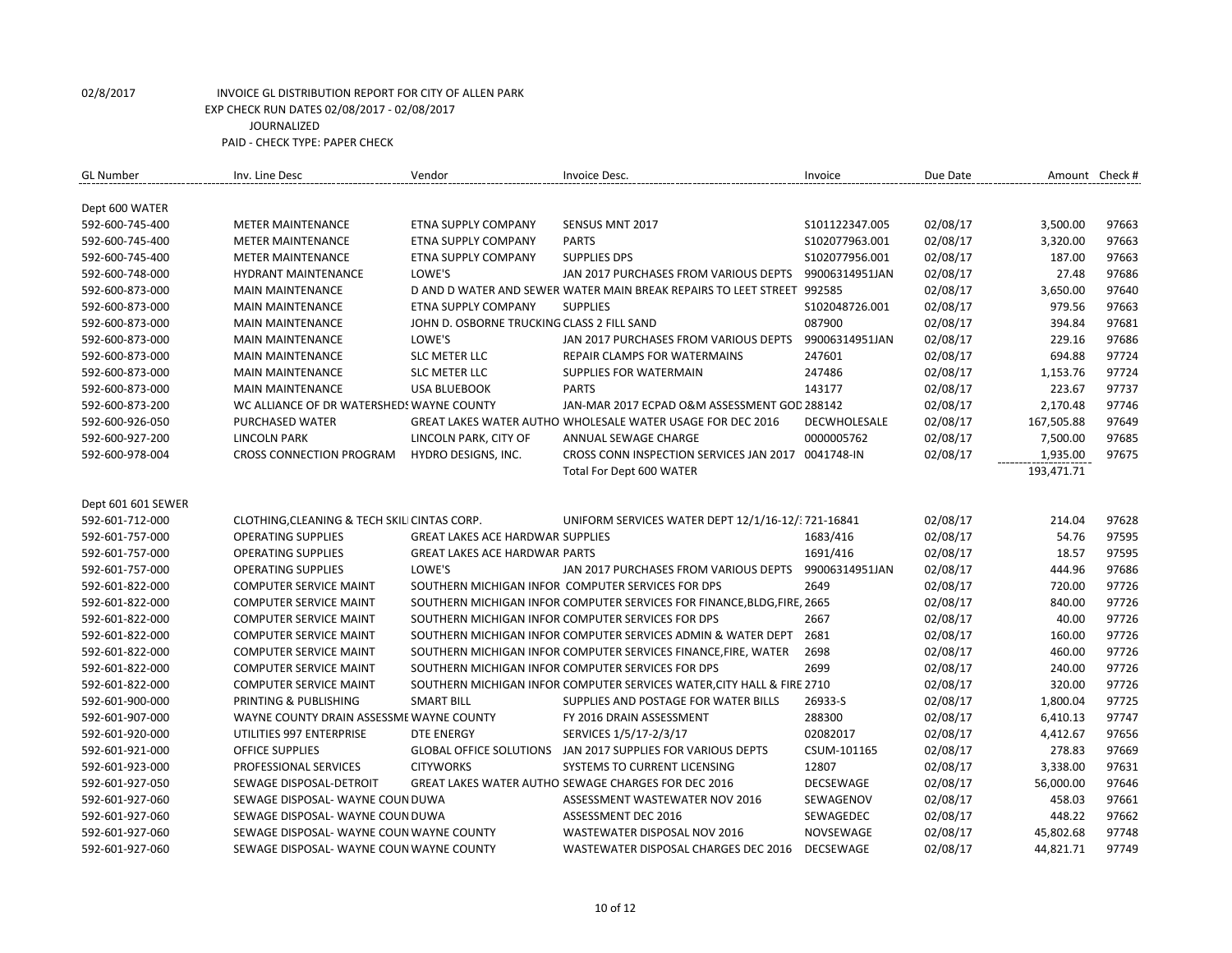| <b>GL Number</b>          | Inv. Line Desc                  | Vendor                                    | Invoice Desc.                                                                                                | Invoice        | Due Date | Amount Check # |       |
|---------------------------|---------------------------------|-------------------------------------------|--------------------------------------------------------------------------------------------------------------|----------------|----------|----------------|-------|
| 592-601-927-100           | DETROIT POLLUTANTS              |                                           | GREAT LAKES WATER AUTHO POLLUTANT SURCHAGE FOR DEC 2016                                                      | DECPOLLUTANT   | 02/08/17 | 144.30         | 97648 |
| 592-601-930-000           | SEWER MAINTENANCE               | <b>CITY OF MOUNT CLEMENS</b>              | <b>VACTOR DUMP SERVICES</b>                                                                                  | 11500          | 02/08/17 | 325.00         | 97629 |
| 592-601-939-100           | <b>VEHICLE MAINTENANCE</b>      |                                           | BAKER'S GAS & WELDING SUI SUPPLIES FOR VARIOUS DEPTS                                                         | 01423280       | 02/08/17 | 23.05          | 97611 |
| 592-601-939-100           | <b>VEHICLE MAINTENANCE</b>      | BAKER'S GAS & WELDING SUI CYLINDER RENTAL |                                                                                                              | 09150078       | 02/08/17 | 19.49          | 97611 |
| 592-601-939-100           | <b>VEHICLE MAINTENANCE</b>      | BAKER'S GAS & WELDING SUI SUPPLIES        |                                                                                                              | 09148481       | 02/08/17 | 19.49          | 97611 |
| 592-601-939-100           | <b>VEHICLE MAINTENANCE</b>      | <b>GLENDALE AUTO VALUE</b>                | <b>PARTS</b>                                                                                                 | 359-116076     | 02/08/17 | 128.18         | 97667 |
| 592-601-939-100           | <b>VEHICLE MAINTENANCE</b>      | GRAINGER                                  | <b>PARTS</b>                                                                                                 | 9333687185     | 02/08/17 | 610.00         | 97671 |
| 592-601-940-500           |                                 |                                           | FAIRLANE/INDEPNCE MKT STATIOI SECURITY CENTRAL PROTECTI SERVICES FAIRLANE GREEN 2/1/17-2/28/17               | 2963766        | 02/08/17 | 37.95          | 97722 |
| 592-601-951-000           | <b>ENGINEERING CONSULTANTS</b>  | C.E. RAINES COMPANY                       | JOB AP-27 SANITARY SEWER FLOW EVALUTION 14027                                                                |                | 02/08/17 | 366.00         | 97625 |
| 592-601-951-000           | <b>ENGINEERING CONSULTANTS</b>  | C.E. RAINES COMPANY                       | JOB AP-01 GENERAL PROJECTS                                                                                   | 14021          | 02/08/17 | 586.00         | 97625 |
| 592-601-951-000           | <b>ENGINEERING CONSULTANTS</b>  | <b>C.E. RAINES COMPANY</b>                | JOB AP-24 WATER MAIN REPLACEMENT PROG 14026                                                                  |                | 02/08/17 | 34,514.00      | 97625 |
| 592-601-960-000           | <b>TRAINING &amp; EDUCATION</b> | <b>JACK DOHENY COMPANIES</b>              | TRAINING FOR JUSTIN AND MATTHEW JAN 26, A00244                                                               |                | 02/08/17 | 450.00         | 97651 |
| 592-601-960-000           | <b>TRAINING &amp; EDUCATION</b> | MI-AWWA                                   | SEMINAR 2/28/17-3/2/17 MATH, HYDRALIC CO 200004369                                                           |                | 02/08/17 | 410.00         | 97691 |
| 592-601-960-000           | <b>TRAINING &amp; EDUCATION</b> | MI-AWWA                                   | SEMINAR 2/28/17-3/2/17 MATH HYDRAULIC CI 200004349                                                           |                | 02/08/17 | 500.00         | 97692 |
| 592-601-960-000           | <b>TRAINING &amp; EDUCATION</b> | MI-AWWA                                   | SEMINAR 2/28/17-2/2/217 MATH & HYDRAULI 200004348                                                            |                | 02/08/17 | 500.00         | 97693 |
| 592-601-960-000           |                                 |                                           | TRAINING & EDUCATION- T KEHR / PUBLIC UTILITES WATERWOR ADVANCED MANAGEMENT SUPV LEADERSHIP 'LEADERSHIP TRNG |                | 02/08/17 | 998.00         | 97718 |
|                           |                                 |                                           | Total For Dept 601 601 SEWER                                                                                 |                |          | 206,914.10     |       |
| Dept 603 603 BASIN        |                                 |                                           |                                                                                                              |                |          |                |       |
| 592-603-757-000           | <b>OPERATING SUPPLIES</b>       | LOWE'S                                    | JAN 2017 PURCHASES FROM VARIOUS DEPTS                                                                        | 99006314951JAN | 02/08/17 | 150.07         | 97686 |
| 592-603-853-000           | <b>TELEPHONE</b>                | <b>OMNISITE</b>                           | <b>WIRELESS SERVICES FOR BASIN</b>                                                                           | 52789          | 02/08/17 | 552.00         | 97709 |
| 592-603-853-000           | <b>TELEPHONE-BASIN</b>          | <b>VERIZON WIRELESS</b>                   | SERVICES FOR BASIN 12/26/16-1/23/17                                                                          | 9779211024     | 02/08/17 | 50.04          | 97741 |
| 592-603-920-000           | UTILITIES SEARS BY PASS STN     | <b>DTE ENERGY</b>                         | SERVICES 1/5/17-2/3/17                                                                                       | 02082017       | 02/08/17 | 323.98         | 97656 |
| 592-603-920-000           | UTILITIES BASIN                 | <b>DTE ENERGY</b>                         | GAS SERVICES 1/5/17-2/3/17                                                                                   | 02082017       | 02/08/17 | 1,896.08       | 97660 |
| 592-603-930-000           | SEWER MAINTENANCE               | <b>GRAINGER</b>                           | <b>SUPPLIES</b>                                                                                              | 9299625427     | 02/08/17 | 28.40          | 97671 |
| 592-603-930-000           | <b>SEWER MAINTENANCE</b>        | <b>KENNEDY INDUSTRIES</b>                 | SCADA SERVICES, RET BASIN, TUNNEL PUMP STI 426                                                               |                | 02/08/17 | 910.00         | 97682 |
| 592-603-934-000           | <b>EQUIPMENT MAINTENANCE</b>    | <b>GRAINGER</b>                           | <b>SUPPLIES DPS</b>                                                                                          | 9299625427     | 02/08/17 | 28.40          | 97671 |
| 592-603-934-000           | <b>EQUIPMENT MAINTENANCE</b>    | LOWE'S                                    | JAN 2017 PURCHASES FROM VARIOUS DEPTS                                                                        | 99006314951JAN | 02/08/17 | 58.74          | 97686 |
| 592-603-934-000           | EQUIPMENT MAINTENANCE           | MEYER LABORATORY, INC                     | SUPPLIES FOR RENTENTION BASIN                                                                                | 0570475-IN     | 02/08/17 | 1,046.95       | 97690 |
| 592-603-939-000           | <b>VEHICLE MAINTENANCE</b>      | <b>JACK DOHENY COMPANIES</b>              | <b>SUPPLIES</b>                                                                                              | A00300         | 02/08/17 | 165.62         | 97651 |
| 592-603-939-000           | <b>VEHICLE MAINTENANCE</b>      | <b>JACK DOHENY COMPANIES</b>              | <b>CREDIT ON RET PARTS</b>                                                                                   | A00120         | 02/08/17 | (491.14)       | 97651 |
| 592-603-939-000           | <b>VEHICLE MAINTENANCE</b>      | WINDER POLICE EQUIPMENT SUPPLIES          |                                                                                                              | 20170115       | 02/08/17 | 361.22         | 97753 |
|                           |                                 |                                           | Total For Dept 603 603 BASIN                                                                                 |                |          | 5,080.36       |       |
|                           |                                 |                                           | Total For Fund 592 WATER & SEWER                                                                             |                |          | 406,787.92     |       |
| Fund 701 TRUST AND AGENCY |                                 |                                           |                                                                                                              |                |          |                |       |
| Dept 000                  |                                 |                                           |                                                                                                              |                |          |                |       |
| 701-000-242-000           | <b>CITY FESTIVITIES ESCROW</b>  | <b>DTE ENERGY</b>                         | SERVICES 1/5/17-2/3/17                                                                                       | 02082017       | 02/08/17 | 33.46          | 97656 |
| 701-000-242-000           | <b>CITY FESTIVITIES ESCROW</b>  |                                           | SOUTHERN MICHIGAN INFOR ALLEN PARK FESTIVITES JAN 2017 MONTHLY PI 2625                                       |                | 02/08/17 | 35.00          | 97726 |

701-000-245-000 PARKS & RECREATION ESCROW MI CUSTOM SIGNS DASHER BOARD SIGN K GUERRIERO 11090 02/08/17 258.00 97697